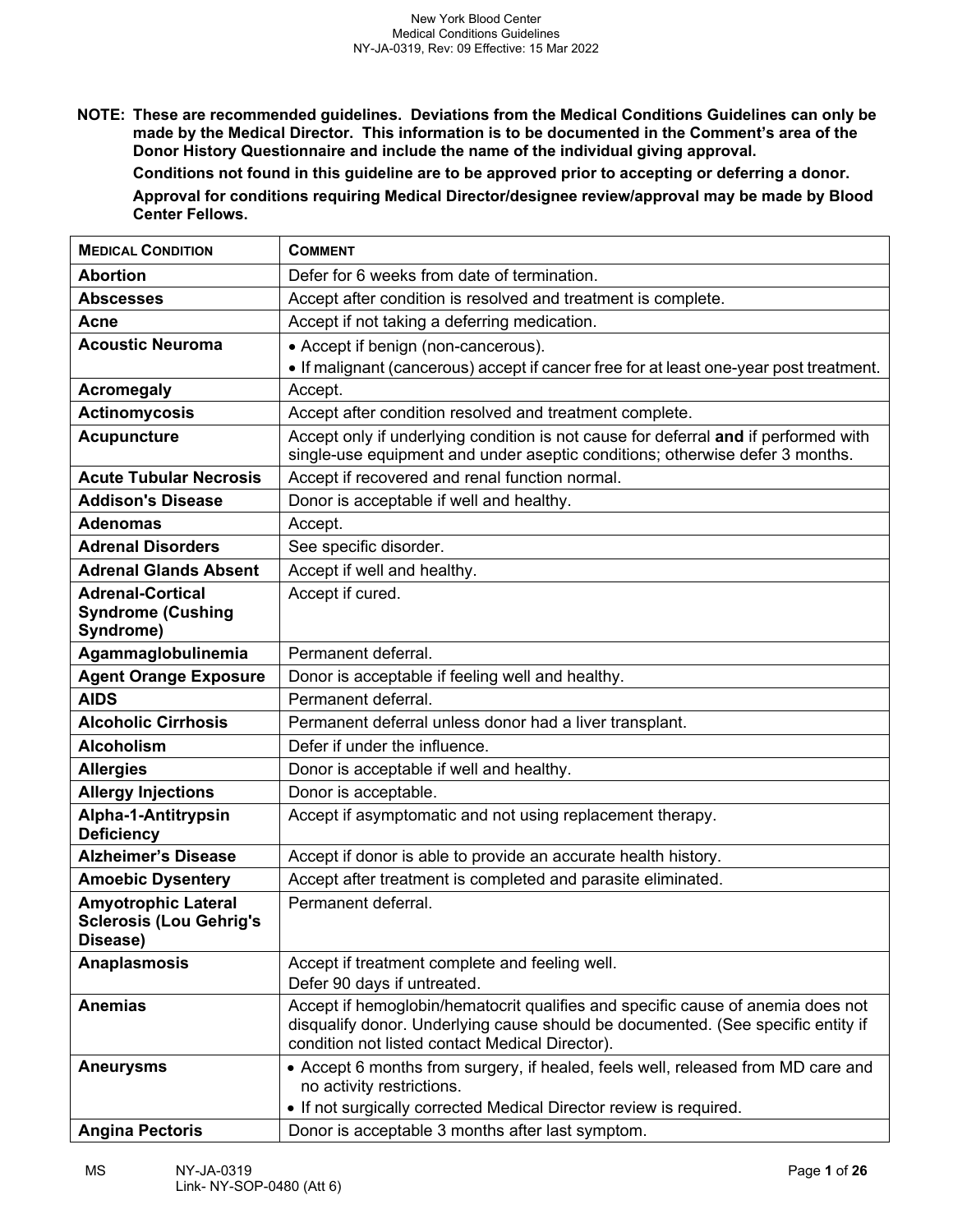| <b>MEDICAL CONDITION</b>                         | <b>COMMENT</b>                                                                                                                                       |
|--------------------------------------------------|------------------------------------------------------------------------------------------------------------------------------------------------------|
|                                                  |                                                                                                                                                      |
| Angioedema                                       | • Defer if cause is genetic.                                                                                                                         |
|                                                  | • Accept donor is stable and symptom free.                                                                                                           |
| <b>Angioplasty/Stenting</b>                      | Accept 6 months after procedure if:                                                                                                                  |
| (Coronary)                                       | 1. Donor is asymptomatic, and                                                                                                                        |
|                                                  | 2. Donor has no limitation of activities.                                                                                                            |
| <b>Animal Bites</b>                              | Defer for 12 months a donor who has been bitten by a wild animal (i.e., not<br>domesticated). See "Rabies" in "Immunizations, Vaccinations and Other |
|                                                  | Miscellaneous Treatments" NY-JA-0318 for additional information.                                                                                     |
| <b>Animal Needle Stick</b>                       | Defer for 12 months a donor who has been exposed to an animal's blood                                                                                |
|                                                  | (domesticated or wild) through a needle stick.                                                                                                       |
| <b>Ankylosing Spondylitis</b>                    | Accept if no limitation of motion (can sit in donor chairs).                                                                                         |
| <b>Anthrax</b>                                   | Defer until the full course of treatment is complete.                                                                                                |
| Antiphospholipid                                 | Accept if symptom free.                                                                                                                              |
| <b>Antibody Syndrome</b>                         |                                                                                                                                                      |
| <b>Aortic Stenosis</b>                           | Accept 6 months after surgical repair if:                                                                                                            |
|                                                  | 1. Donor is asymptomatic, and                                                                                                                        |
|                                                  | 2. Donor has no limitation of activities.                                                                                                            |
| Appendectomy                                     | Accept if released from doctor's care, feels well, full activity has been resumed.                                                                   |
| <b>Arrhythmias</b>                               | A donor with a history of arrhythmia may be accepted with/without medication if:                                                                     |
|                                                  | 1. Donor is asymptomatic, and                                                                                                                        |
|                                                  | 2. Donor has no history of other cardiac problems.                                                                                                   |
|                                                  | <b>NOTE: See "Irregular Pulse"</b>                                                                                                                   |
| <b>Arteriovenous (AV)</b><br><b>Malformation</b> | • Accept if surgically corrected and asymptomatic for 6 months from date of                                                                          |
|                                                  | surgery.                                                                                                                                             |
|                                                  | • If not surgically corrected written medical release and Medical Director review is<br>required.                                                    |
| <b>Arthritis</b>                                 | • Osteoarthritis - Accept.                                                                                                                           |
|                                                  | • Rheumatoid arthritis - Accept unless in acute phase.                                                                                               |
|                                                  | • Psoriatic arthritis - Accept unless in acute phase.                                                                                                |
|                                                  | - Accept if no lesions in venipuncture area.                                                                                                         |
| <b>Asbestosis</b>                                | Donor is acceptable if asymptomatic, with or without medications.                                                                                    |
| <b>Asthma</b>                                    | Accept if asymptomatic.                                                                                                                              |
| <b>Atrial Fibrillation</b>                       | Donor is acceptable if no symptoms, with/without medications.                                                                                        |
| <b>Autoimmune Disorders</b>                      | A donor is acceptable with or without medications provided they are not having an                                                                    |
|                                                  | acute episode and on no deferring medication.                                                                                                        |
| <b>Babesiosis</b>                                | Defer 2 years for a history of a positive test result for Babesia, obtained from<br>either a medical diagnosis or a reactive donor screening result. |
| <b>Baker's cyst</b>                              | Donor is acceptable if feeling well and healthy.                                                                                                     |
| <b>Bee Stings</b>                                | • If symptomatic - allergic, one day deferral.                                                                                                       |
|                                                  | • If asymptomatic - allergic, no deferral.                                                                                                           |
| <b>Bell's Palsy</b>                              | Accept (If related to Lyme Disease see entity).                                                                                                      |
| <b>Benign Bladder Polyps</b>                     | Accept. NOTE: If being treated with BCG, then defer two weeks.                                                                                       |
| <b>Benign Prostatic</b>                          | Accept if not taking medications on Medication List.                                                                                                 |
| <b>Hypertrophy (BPH)</b>                         |                                                                                                                                                      |
| <b>Bipolar Disease</b>                           | Accept if mentally competent and understands procedure.                                                                                              |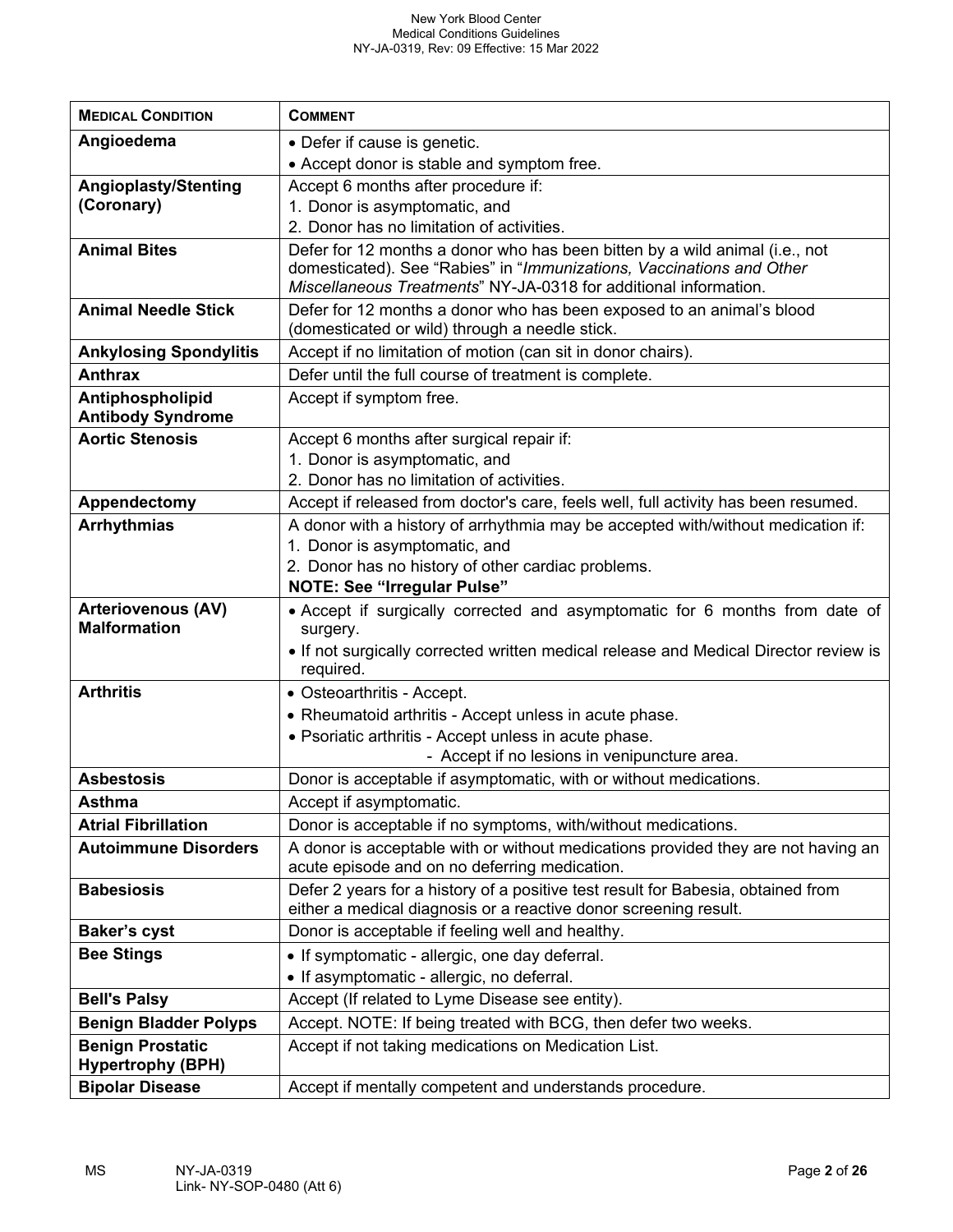| <b>MEDICAL CONDITION</b>            | <b>COMMENT</b>                                                                                                                                                                                                                                                                                                                                                                 |
|-------------------------------------|--------------------------------------------------------------------------------------------------------------------------------------------------------------------------------------------------------------------------------------------------------------------------------------------------------------------------------------------------------------------------------|
| <b>Bladder Disorder</b>             | • Benign bladder polyps: accept unless being treated with BCG then defer two<br>weeks.                                                                                                                                                                                                                                                                                         |
|                                     | • Bladder cancer: accept if cancer free for at least one-year post treatment.                                                                                                                                                                                                                                                                                                  |
|                                     | · Cystitis (bladder infection): accept after condition resolved and treatment<br>complete.                                                                                                                                                                                                                                                                                     |
| <b>Bleeding Disorders</b>           | See specific entity. If not present, the Medical Director or designee is to evaluate.                                                                                                                                                                                                                                                                                          |
| <b>Blood Donation</b>               | See "Interval Between Donation Dates" NY-JA-0317.                                                                                                                                                                                                                                                                                                                              |
| <b>Blood Transfusion</b>            | Defer 3 months after last transfusion.                                                                                                                                                                                                                                                                                                                                         |
|                                     | NOTE: Autologous platelet enriched plasma injection treatments - accept.                                                                                                                                                                                                                                                                                                       |
| <b>Body Piercing</b>                | Accept only if performed with single-use equipment and under aseptic conditions;<br>otherwise, defer 3 months.                                                                                                                                                                                                                                                                 |
| <b>Bone Disorders</b>               | • Accept unless condition is malignant or infectious.                                                                                                                                                                                                                                                                                                                          |
|                                     | • If malignant, accept if cancer free for at least one-year post treatment.                                                                                                                                                                                                                                                                                                    |
|                                     | • If infected, then follow criteria for osteomyelitis - accept 2 years after confirmed<br>cured.                                                                                                                                                                                                                                                                               |
| <b>Bone Marrow Donor</b>            | Accept 8 weeks after donation unless there remain lingering complications.                                                                                                                                                                                                                                                                                                     |
| <b>Brain Surgery</b>                | . Non-vascular: accept if recovered and seizure free in last one month.<br>• Vascular, bleeding: follow criteria for Cerebrovascular Accident (i.e., accept one<br>year after the stroke and the donor is stable with or without deficits).<br>. Vascular, aneurysm: Refer to Medical Director.<br>• For malignancy (Cancer): accept if cancer free for at least one-year post |
|                                     | treatment.                                                                                                                                                                                                                                                                                                                                                                     |
|                                     | • Dura mater (brain covering) transplant:                                                                                                                                                                                                                                                                                                                                      |
|                                     | o Autologous/Synthetic graft: Donor is acceptable.                                                                                                                                                                                                                                                                                                                             |
|                                     | o All others: permanent deferral.                                                                                                                                                                                                                                                                                                                                              |
| <b>Branding</b>                     | Accept if healed.                                                                                                                                                                                                                                                                                                                                                              |
| <b>Breastfeeding</b>                | Accept if 6 weeks postpartum.                                                                                                                                                                                                                                                                                                                                                  |
| <b>Brucellosis</b>                  | • Accept if treatment complete and feeling well.                                                                                                                                                                                                                                                                                                                               |
|                                     | • Untreated defer for 90 days.                                                                                                                                                                                                                                                                                                                                                 |
| <b>Buerger's Disease</b>            | Permanent deferral.                                                                                                                                                                                                                                                                                                                                                            |
| <b>Bundle Branch Block</b><br>(L/R) | Accept after 6 months if asymptomatic with no limitation of activities.                                                                                                                                                                                                                                                                                                        |
| <b>Bursitis</b>                     | Accept if not infected and donor in no acute distress.                                                                                                                                                                                                                                                                                                                         |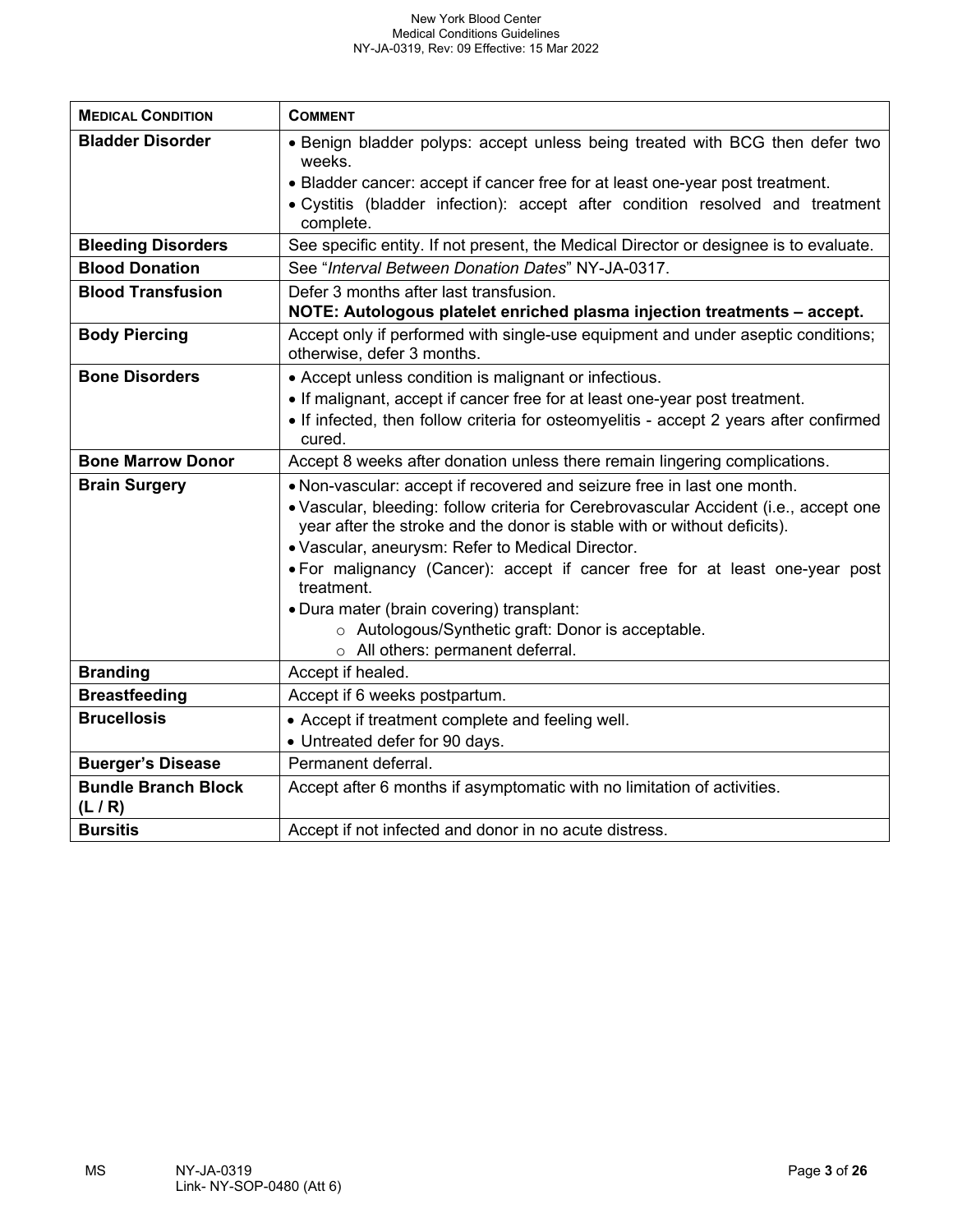| <b>MEDICAL CONDITION</b>                 | <b>COMMENT</b>                                                                                                                                                                                                                                                                                                                                                                                                                                                                                                                                                                                                                                                                                                                                                                                                                                                                         |
|------------------------------------------|----------------------------------------------------------------------------------------------------------------------------------------------------------------------------------------------------------------------------------------------------------------------------------------------------------------------------------------------------------------------------------------------------------------------------------------------------------------------------------------------------------------------------------------------------------------------------------------------------------------------------------------------------------------------------------------------------------------------------------------------------------------------------------------------------------------------------------------------------------------------------------------|
| <b>Cancer</b>                            | 1. Skin cancer:<br>Localized basal cell carcinoma, squamous cell carcinoma.<br>Accept if:<br>. Not taking medication that would defer donor (See "Medication Deferral List"<br>NY-JA-0301)<br>• Is completely excised and healed or topical treatment is completed and healed.<br>2. Carcinoma-in-situ (stage where cancer cells are still within their site of origin) of<br>the vulva, cervix, or breast; papillary thyroid carcinoma: accept after completion<br>of therapy.<br>3. Leukemia, lymphoma, Hodgkin's disease, and multiple myeloma: 5-year deferral<br>after completion of treatment without recurrence.<br>4. All other cancers, including melanoma, accept if cancer free for at least one-year<br>post treatment.<br>NOTE: Tamoxifen and other medications used for breast cancer preventative<br>treatment - accept provided the donor meets all other criteria for |
| <b>Candida Infection</b>                 | cancer.                                                                                                                                                                                                                                                                                                                                                                                                                                                                                                                                                                                                                                                                                                                                                                                                                                                                                |
| (Candidiasis)                            | • If vaginal accept.<br>. If systemic or involving mouth, esophagus, trachea, bronchi, or lungs call MD.                                                                                                                                                                                                                                                                                                                                                                                                                                                                                                                                                                                                                                                                                                                                                                               |
| <b>Canker Sore</b>                       | Accept if not chronic (never healing).                                                                                                                                                                                                                                                                                                                                                                                                                                                                                                                                                                                                                                                                                                                                                                                                                                                 |
| <b>Cardiac Ablation</b>                  | Accept after 6 months if asymptomatic with no limitation of activities.                                                                                                                                                                                                                                                                                                                                                                                                                                                                                                                                                                                                                                                                                                                                                                                                                |
| <b>Cardiac Arrest</b>                    | Accept 6 months after event if:<br>• donor is asymptomatic, and<br>• has no limitation of activities.<br>Donors who are symptomatic or have restrictions require Medical Clearance or<br>NYBC Medical Director approval.                                                                                                                                                                                                                                                                                                                                                                                                                                                                                                                                                                                                                                                               |
| <b>Cardiac Catheterization</b>           | • Heart involvement, no surgery: 6 months deferral after procedure.<br>. No heart disease, feels well, healed, and released from MD care, no activity<br>restrictions: accept.                                                                                                                                                                                                                                                                                                                                                                                                                                                                                                                                                                                                                                                                                                         |
| <b>Cardiac Defects</b>                   | • Defer if symptomatic.<br>• Accept if asymptomatic with no limitation activities.<br>• If surgically corrected, accept after 6 months if asymptomatic with no limitation of<br>activities.                                                                                                                                                                                                                                                                                                                                                                                                                                                                                                                                                                                                                                                                                            |
| Cardiomyopathy                           | Defer 6 months from last symptom resolved.                                                                                                                                                                                                                                                                                                                                                                                                                                                                                                                                                                                                                                                                                                                                                                                                                                             |
| <b>Cardiovascular Disease</b><br>- other | Refer to Medical Director.                                                                                                                                                                                                                                                                                                                                                                                                                                                                                                                                                                                                                                                                                                                                                                                                                                                             |
| <b>Carotid Bruit</b>                     | Refer to Medical Director.                                                                                                                                                                                                                                                                                                                                                                                                                                                                                                                                                                                                                                                                                                                                                                                                                                                             |
| <b>Carpal Tunnel</b><br><b>Syndrome</b>  | Accept.                                                                                                                                                                                                                                                                                                                                                                                                                                                                                                                                                                                                                                                                                                                                                                                                                                                                                |
| Cardioversion                            | Obtain Medical Director approval.                                                                                                                                                                                                                                                                                                                                                                                                                                                                                                                                                                                                                                                                                                                                                                                                                                                      |
| <b>Cardioverter Defibrillator</b>        | Accept one month after implantation if asymptomatic.                                                                                                                                                                                                                                                                                                                                                                                                                                                                                                                                                                                                                                                                                                                                                                                                                                   |
| <b>Casts</b>                             | • Accept only if there was a simple fracture/break.<br>• If there was any type of surgery, defer until the cast is removed and all wounds<br>are completely healed.                                                                                                                                                                                                                                                                                                                                                                                                                                                                                                                                                                                                                                                                                                                    |
| <b>Cat-Scratch Disease</b>               | Accept after condition resolved and treatment complete.                                                                                                                                                                                                                                                                                                                                                                                                                                                                                                                                                                                                                                                                                                                                                                                                                                |
| <b>Cauterization</b>                     | Accept.                                                                                                                                                                                                                                                                                                                                                                                                                                                                                                                                                                                                                                                                                                                                                                                                                                                                                |
| <b>Celiac Disease</b>                    | Accept.                                                                                                                                                                                                                                                                                                                                                                                                                                                                                                                                                                                                                                                                                                                                                                                                                                                                                |
| <b>Cellulitis</b>                        | See "Skin Infections"                                                                                                                                                                                                                                                                                                                                                                                                                                                                                                                                                                                                                                                                                                                                                                                                                                                                  |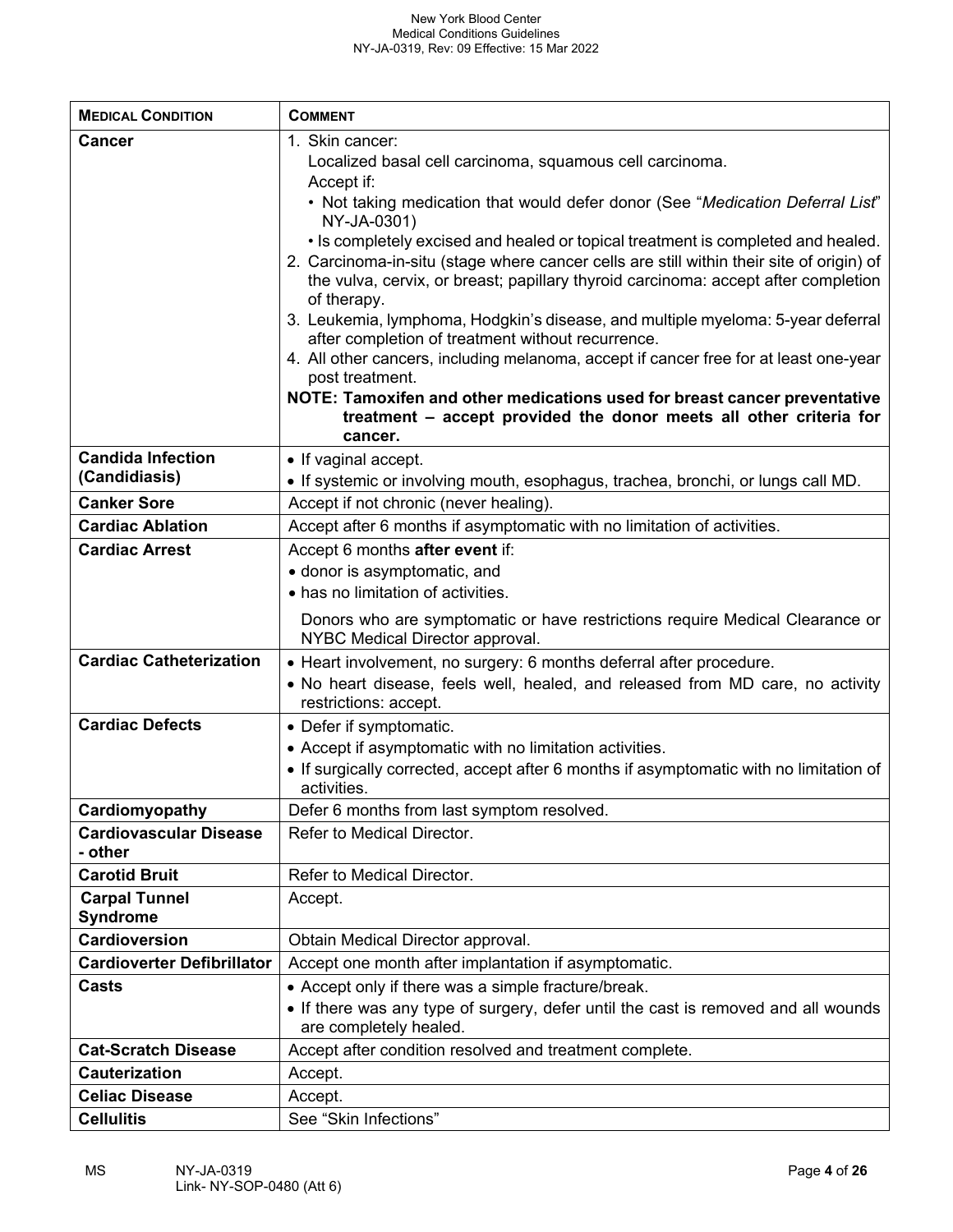| <b>MEDICAL CONDITION</b>                                      | <b>COMMENT</b>                                                                                          |
|---------------------------------------------------------------|---------------------------------------------------------------------------------------------------------|
| <b>Central Nervous System</b>                                 | See specific entity; if not listed refer to Medical Director.                                           |
| <b>Disorders</b>                                              |                                                                                                         |
| <b>Cerebral Palsy</b>                                         | Accept if donor safety can be ensured during phlebotomy.                                                |
| Cerebrovascular                                               | Accept if:                                                                                              |
| <b>Accident</b>                                               | 1. One year after the stroke, and                                                                       |
|                                                               | 2. The donor is stable with or without deficits.                                                        |
|                                                               | If donor received anticoagulation therapy, defer for at least one month after<br>treatment is complete. |
| <b>Cervical Dysplasia</b>                                     | Accept.                                                                                                 |
| <b>Chagas Disease</b>                                         | Permanent deferral.                                                                                     |
| <b>Charcot-Marie-Tooth</b>                                    | Accept if feeling well and healthy.                                                                     |
| disease                                                       |                                                                                                         |
| Chemotherapy                                                  | See "Cancer"                                                                                            |
| <b>Chest Pain</b>                                             | • Defer unless evaluated by doctor and not due to heart disease.                                        |
|                                                               | • If due to heart disease, see "Angina Pectoris".                                                       |
| <b>Chicken Pox</b>                                            | • Accept if previously immunized.                                                                       |
|                                                               | • Accept 4 weeks after exposure if asymptomatic and not previously immunized.                           |
|                                                               | • If symptomatic, defer 4 weeks after recovery.                                                         |
| Chikungunya                                                   | Defer 1 month after recovery.                                                                           |
| Chlamydia (genital)                                           | Accept once resolved.                                                                                   |
| <b>Chronic Bronchitis</b>                                     | Accept if symptom free and not on antibiotics.                                                          |
| <b>Chronic Fatigue</b>                                        | Accept if well and healthy.                                                                             |
| <b>Syndrome (CFS;</b>                                         |                                                                                                         |
| myalgic<br>encephalomyelitis)                                 |                                                                                                         |
| <b>Chronic Granulomatous</b>                                  | Permanent deferral.                                                                                     |
| <b>Disease</b>                                                |                                                                                                         |
| <b>Chronic Lung Disease</b>                                   | Accept if donor is asymptomatic and not on antibiotics.                                                 |
| <b>Cirrhosis</b>                                              | Permanent deferral.                                                                                     |
| <b>Coagulation Factor</b>                                     | If received for condition other than congenital coagulation factor deficiency (see                      |
|                                                               | below) - defer 3 months from the time of infusion.                                                      |
| <b>Coagulation Factor</b><br><b>Deficiencies (Congenital)</b> | Permanent deferral except for Factor XII (12) deficiency.                                               |
| Coccidiomycosis                                               | • Permanent deferral if disseminated or extra pulmonary (outside the lungs).                            |
|                                                               | • If pulmonary, defer for 1 year after diagnosis provided treatment is complete.                        |
| <b>Cold Sores</b>                                             | See "Herpes Simplex 1"                                                                                  |
| <b>Colds</b>                                                  | Defer for active symptoms of a cold, flu, or upper respiratory infection (URI, sore                     |
|                                                               | throat) until symptoms have subsided and have been symptom free for 3 days.                             |
| <b>Colitis, Non-Specific</b>                                  | • Accept if asymptomatic.                                                                               |
|                                                               | • Defer for 3 days after last episode of diarrhea.                                                      |
| <b>Collagen Vascular</b><br><b>Diseases</b>                   | Refer to specific disease.                                                                              |
| <b>Concussion</b>                                             | Accept if feeling well and healthy.                                                                     |
| <b>Condylomata Acuminata</b>                                  | Accept.                                                                                                 |
| (Venereal Warts)                                              |                                                                                                         |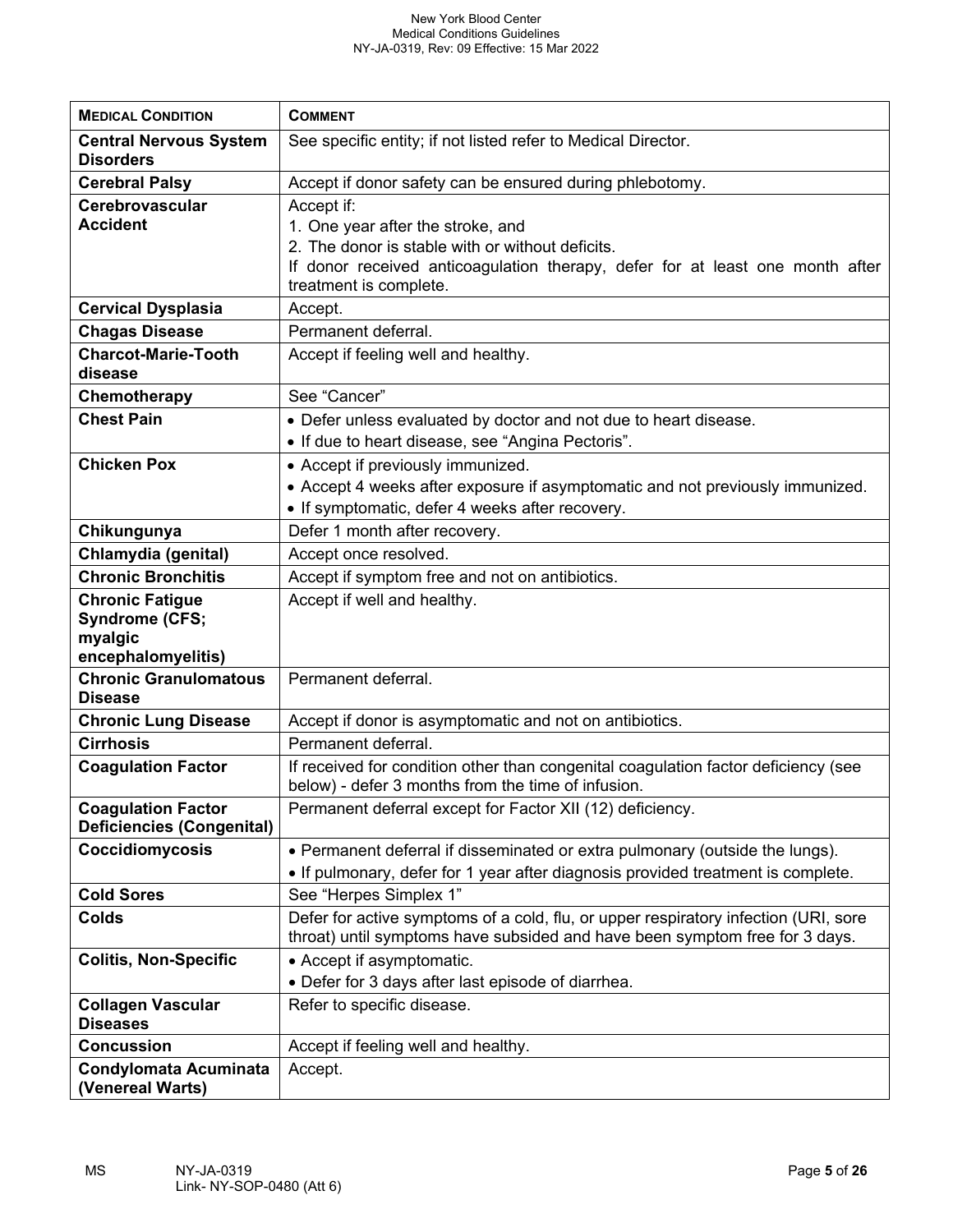| <b>MEDICAL CONDITION</b>                        | <b>COMMENT</b>                                                                                                                  |
|-------------------------------------------------|---------------------------------------------------------------------------------------------------------------------------------|
| <b>Congenital Heart</b>                         | • Defer if symptomatic.                                                                                                         |
| <b>Disease</b>                                  | • Accept if asymptomatic with no limitation activities.                                                                         |
|                                                 | • If surgically corrected, accept after 6 months if asymptomatic with no limitation of                                          |
|                                                 | activities.                                                                                                                     |
| <b>Congestive Heart Failure</b>                 | See "Cardiomyopathy"                                                                                                            |
| <b>Conization of Cervix</b>                     | See "Surgery"                                                                                                                   |
| Conjunctivitis                                  | Defer until resolved and asymptomatic.                                                                                          |
| <b>Convulsions</b>                              | • Accept if no seizure in the past month.                                                                                       |
|                                                 | . If due to cancer, accept if cancer free for at least one-year post treatment.                                                 |
| <b>COPD (Chronic</b>                            | • Accept if 1 year since last symptom and donor can walk up a flight of stairs                                                  |
| <b>Obstructive Pulmonary</b>                    | without shortness of breath.                                                                                                    |
| Disease)                                        | • Indefinite deferral if using oxygen.                                                                                          |
| <b>Corona Virus</b>                             | • individuals diagnosed with COVID-19 or who are suspected of having COVID-                                                     |
| (COVID-19)                                      | 19, and who had symptomatic disease, refrain from donating blood for at least<br>14 days after complete resolution of symptoms. |
|                                                 | • individuals who had a positive diagnostic test for SARS-CoV-2 (e.g.,                                                          |
|                                                 | nasopharyngeal swab), but never developed symptoms, defer for at least 14                                                       |
|                                                 | days after the date of the positive test result.                                                                                |
|                                                 | • individuals who are tested and found positive for SARS-CoV-2 antibodies, but                                                  |
|                                                 | who did not have prior diagnostic testing and never developed symptoms, are                                                     |
|                                                 | eligible without a waiting period and without performing a diagnostic test (e.g.,                                               |
|                                                 | nasopharyngeal swab).                                                                                                           |
| <b>Coronary Artery Bypass</b><br><b>Surgery</b> | Accept if:                                                                                                                      |
|                                                 | 1. 6 months after surgery, AND<br>2. Donor is asymptomatic, AND                                                                 |
|                                                 | 3. Donor has resumed normal activities.                                                                                         |
|                                                 | If due to heart attack, accept 6 months later if:                                                                               |
|                                                 | 1. Donor is asymptomatic and has no limitation of activities.                                                                   |
|                                                 | 2. Donors who are symptomatic or have restrictions require Medical Clearance or                                                 |
|                                                 | NYBC Medical Director approval.                                                                                                 |
| <b>Costochondritis</b>                          | Accept.                                                                                                                         |
| <b>Coxsackie Virus</b>                          | Accept if recovered.                                                                                                            |
| <b>Cranial Plates</b>                           | Accept if feeling well and healthy.                                                                                             |
| <b>CREST Syndrome</b>                           | Accept if asymptomatic.                                                                                                         |
| Creutzfeldt-Jacob                               | Permanent deferral.                                                                                                             |
| <b>Disease</b>                                  | NOTE: Donors who volunteer that they have blood relatives known to have a                                                       |
|                                                 | genetic form of CJD should be indefinitely deferred.                                                                            |
| <b>Crohn's Disease</b>                          | Accept if asymptomatic and no diarrhea for 3 days.                                                                              |
| <b>Cryptococcosis</b>                           | • Accept if well and asymptomatic.                                                                                              |
|                                                 | • Permanent deferral if extra pulmonary.                                                                                        |
| <b>Cryptosporidiosis</b>                        | Accept if asymptomatic and off treatment.                                                                                       |
| <b>Cushing's Syndrome</b>                       | Accept if cured.                                                                                                                |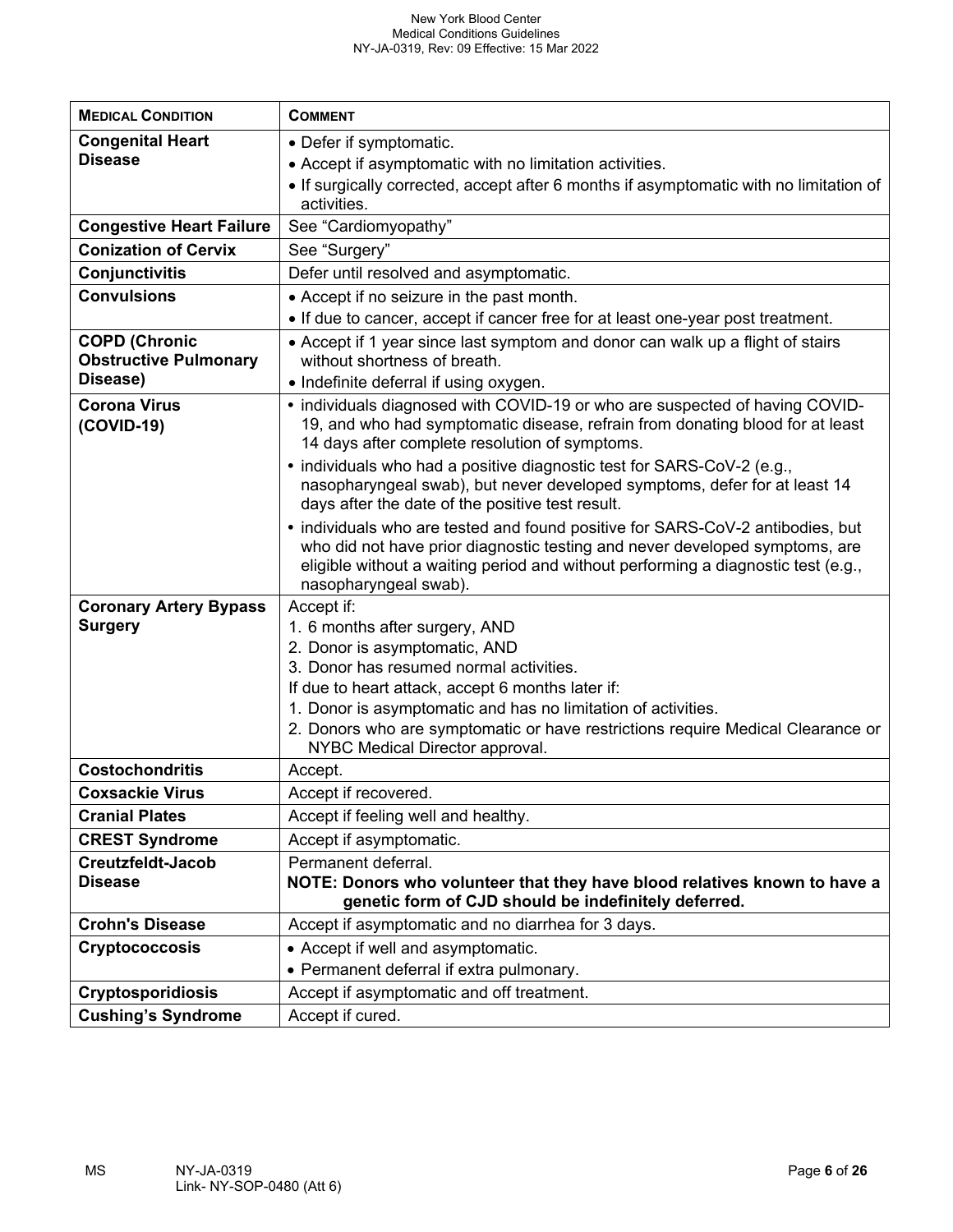| <b>MEDICAL CONDITION</b>                    | <b>COMMENT</b>                                                                                                                                                                                          |
|---------------------------------------------|---------------------------------------------------------------------------------------------------------------------------------------------------------------------------------------------------------|
| <b>Cutaneous Larva</b><br><b>Migrans</b>    | Accept after completion of therapy and feels well.                                                                                                                                                      |
| <b>Cystic Fibrosis</b>                      | • Accept if no current infection and off treatment.                                                                                                                                                     |
|                                             | • Defer if infected or being treated for an infection.                                                                                                                                                  |
| <b>Cystitis</b>                             | Accept after condition resolved and treatment complete.                                                                                                                                                 |
| <b>Cysts</b>                                | Accept if not infected.                                                                                                                                                                                 |
| <b>Cytomegalovirus (CMV)</b>                | • Acute infection: defer until resolved.                                                                                                                                                                |
|                                             | • Accept if antibody positive (due to past infection or exposure) but symptom free.                                                                                                                     |
| <b>Deep Vein Thrombosis</b><br>(DVT)        | Accept if condition resolved and at least one month after completion of<br>anticoagulation therapy.                                                                                                     |
| Defibrillator (implantable<br>cardioverter) | Accept one month after implantation if asymptomatic.                                                                                                                                                    |
| <b>Dementia</b>                             | Accept if donor is able to provide an accurate health history.                                                                                                                                          |
| <b>Dengue Fever</b>                         | Defer for 28 days after resolution of symptoms.                                                                                                                                                         |
| <b>Dental Work/Surgery</b>                  | • Minor cleanings or fillings: accept.                                                                                                                                                                  |
|                                             | • Other procedures: accept if well and healed.                                                                                                                                                          |
|                                             | · Dental Bone Matrix procedure accept (FDA approved, demineralized, sterilized                                                                                                                          |
|                                             | osseous material used in rebuilding bone).                                                                                                                                                              |
| <b>Dermatitis</b>                           | • Autologous platelet enriched plasma injection - accept.                                                                                                                                               |
|                                             | Accept unless lesions are in area of venipuncture.                                                                                                                                                      |
| Dermatomyositis                             | Accept if asymptomatic.                                                                                                                                                                                 |
| <b>Diabetes</b>                             | Accept if stable with no acute events within prior 3 months.                                                                                                                                            |
| <b>Dialysis</b>                             | Accept if dialysis is discontinued. Permanent deferral for chronic dialysis patient.                                                                                                                    |
| <b>Diarrhea</b>                             | Accept if symptom-free for 3 days.                                                                                                                                                                      |
| <b>Diverticular Disease</b>                 | Accept if symptom free for 3 days.                                                                                                                                                                      |
| <b>Down's Syndrome</b>                      | Accept if mentally competent and understands procedure.                                                                                                                                                 |
| <b>Dumping Syndrome</b>                     | Accept 3 days post last episode of diarrhea.                                                                                                                                                            |
| Dura Mater (brain<br>covering) graft or     | • Autologous and synthetic graft: Donor is acceptable.                                                                                                                                                  |
| transplant                                  | • All others: permanent deferral.                                                                                                                                                                       |
| <b>Ear Piercing</b>                         | Accept only if performed with single-use equipment and under aseptic conditions;<br>otherwise, defer 3 months.                                                                                          |
| <b>Ebola</b>                                | • Permanent deferral for donors who have a history of Ebola virus disease.                                                                                                                              |
|                                             | • Defer for 8 weeks a donor who has lived with, cared for, or had sexual contact<br>with a person confirmed to have had Ebola virus disease or who is under<br>investigation for exposure to the virus. |
| <b>Ectopic Pregnancy</b>                    | Defer 6 weeks after resolution.                                                                                                                                                                         |
| <b>Eczema</b>                               | Accept if lesions not in area of venipuncture.                                                                                                                                                          |
| <b>Ehlers Danlos</b><br><b>Syndrome</b>     | Donor is acceptable if well and healthy.                                                                                                                                                                |
| <b>Ehrlichiosis</b>                         | • Accept if treatment complete and feeling well.                                                                                                                                                        |
|                                             | • Defer 90 days if untreated.                                                                                                                                                                           |
| <b>Electrolysis</b>                         | Accept only if performed with single use equipment and under aseptic conditions.<br>Otherwise defer 3 months.                                                                                           |
| <b>Elliptocytosis</b>                       | Defer from red cells.                                                                                                                                                                                   |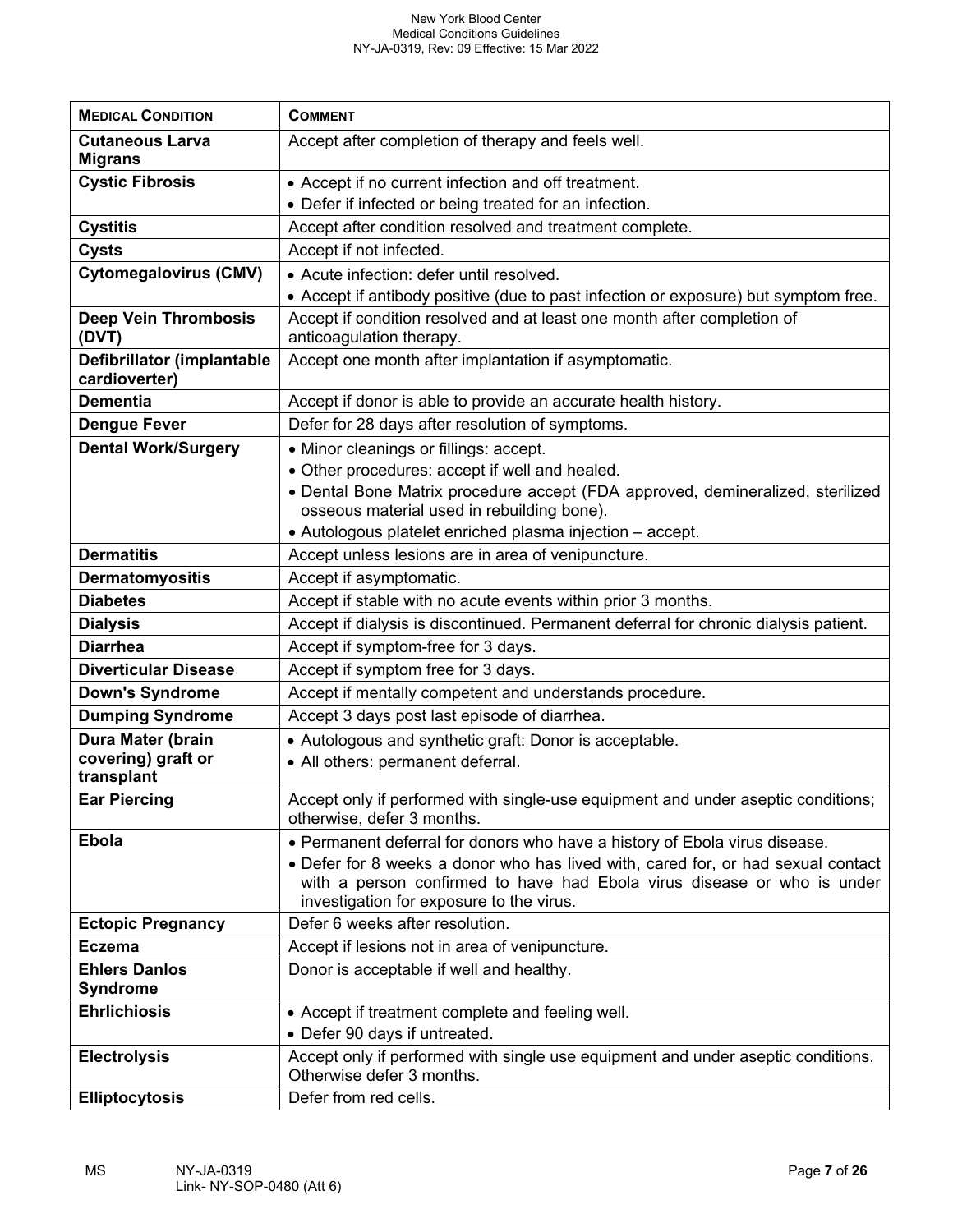| <b>MEDICAL CONDITION</b>                              | <b>COMMENT</b>                                                                                 |
|-------------------------------------------------------|------------------------------------------------------------------------------------------------|
| <b>Embolism</b>                                       | • Pulmonary embolism: Accept if condition resolved, donor is asymptomatic and at               |
|                                                       | least one month after completion of anticoagulation therapy.<br>• Brain embolism: See "Stroke" |
|                                                       | • Limb embolism: Accept if condition resolved, donor is asymptomatic and at least              |
|                                                       | one month after completion of anticoagulation therapy.                                         |
| <b>Emphysema</b>                                      | • Donor is acceptable if asymptomatic with or without medication (except                       |
|                                                       | antibiotics).                                                                                  |
|                                                       | • Chronic, symptomatic and on medication: Permanent deferral.                                  |
| <b>Encephalitis</b>                                   | Accept 4 weeks after recovery.                                                                 |
| <b>Endocarditis</b>                                   | • Accept after condition resolved and treatment complete.                                      |
|                                                       | • If taking prophylactic antibiotics, obtain Medical Director approval.                        |
| <b>Endocrine Disorder</b>                             | See specific entity.                                                                           |
| <b>Endometriosis</b>                                  | Accept.                                                                                        |
| <b>Endometritis</b>                                   | Accept after condition resolved and treatment complete.                                        |
| <b>Epilepsy</b>                                       | • Accept as long as seizure-free in the past month.                                            |
|                                                       | . If due to cancer, accept if cancer free for at least one-year post treatment.                |
| <b>Epistaxis (Nosebleed)</b>                          | Accept if does not have bleeding disorder.                                                     |
| <b>Epstein Barr Virus</b><br>(Mononucleosis)          | Accept if recovered.                                                                           |
| <b>Erythema Nodosum</b>                               | Can accept if recovered and asymptomatic.                                                      |
| <b>Esophagitis</b>                                    | Accept if asymptomatic and no underlying disease.                                              |
| <b>Exostosis</b>                                      | Accept if feeling well and healthy.                                                            |
| <b>Factor V Leiden</b>                                | • Anticoagulation therapy, if received, must be finished for at least one month.               |
|                                                       | • No anticoagulation therapy: accept.                                                          |
| <b>Factor XI deficiency</b>                           | Permanent deferral.                                                                            |
| <b>Fainting</b>                                       | Defer if frequent and recurring.                                                               |
| <b>Fever Blisters</b>                                 | Accept if dried and healing.                                                                   |
| <b>Fibrocystic Disease of</b><br><b>Breast</b>        | Accept.                                                                                        |
| <b>Fibroids</b>                                       | Accept.                                                                                        |
| Fibromyalgia                                          | Accept.                                                                                        |
| <b>Fibromyositis</b>                                  | Accept.                                                                                        |
| <b>Fibrin glue</b>                                    | Accept if feeling well and healthy.                                                            |
| (used for wound                                       |                                                                                                |
| closure)                                              |                                                                                                |
| <b>Fifth Disease</b>                                  | Defer 21 days after exposure.                                                                  |
| <b>Floppy Valve (Mitral</b><br><b>Valve Prolapse)</b> | Accept if:                                                                                     |
|                                                       | 1. Asymptomatic, and<br>2. No arrhythmias, and                                                 |
|                                                       | 3. No limitation of activities.                                                                |
| Flu                                                   | Accept when symptom free for 3 days.                                                           |
| <b>Folliculitis</b>                                   | Accept is feeling well and healthy.                                                            |
| <b>Food Poisoning</b>                                 | Accept if symptom free for 3 days.                                                             |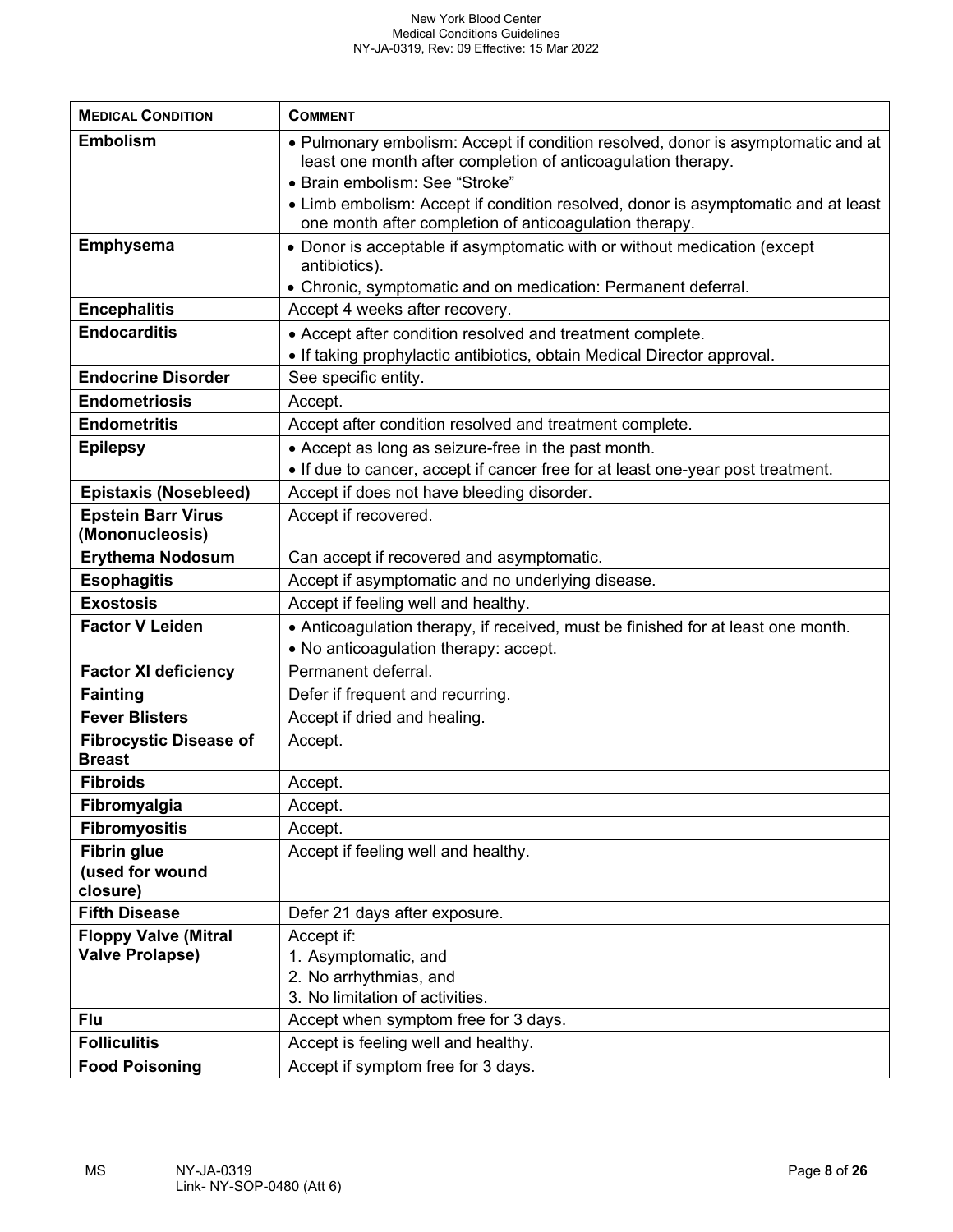| <b>MEDICAL CONDITION</b>                                      | <b>COMMENT</b>                                                                                                  |
|---------------------------------------------------------------|-----------------------------------------------------------------------------------------------------------------|
| <b>Fungal Infection</b>                                       | See specific entity.                                                                                            |
|                                                               | • If systemic or deep tissues involved, defer 1 month after cessation of therapy,<br>and feels well.            |
|                                                               | • If superficial, away from venipuncture site - accept.                                                         |
| <b>G6PD deficiency</b>                                        | Accept for platelet or plasma donations. Defer from red cell donation types.                                    |
| <b>Gastritis</b>                                              | • If acute - accept after condition resolved.                                                                   |
|                                                               | • If chronic – accept if not on antibiotics (for Helicobacter Pylori).                                          |
| <b>GERD (Gastric</b><br><b>Esophageal Reflux</b><br>Disorder) | Accept.                                                                                                         |
| <b>Genital Herpes</b>                                         | See "Herpes Simplex 1" or "Herpes Simplex 2" as appropriate to donor.                                           |
| <b>Genital Warts</b>                                          | Accept.                                                                                                         |
| <b>GI Disorders</b>                                           | See specific entity; otherwise obtain Medical Director approval.                                                |
| <b>Giardiasis</b>                                             | Donor is acceptable if well and healthy.                                                                        |
| <b>Gilbert's Syndrome</b>                                     | Accept.                                                                                                         |
| <b>Gingivitis</b>                                             | Accept.                                                                                                         |
| Glaucoma                                                      | Accept.                                                                                                         |
| <b>Glomerulonephritis</b>                                     | • Permanent deferral if chronic renal disease.                                                                  |
|                                                               | • If condition resolved and kidney function normal - accept.                                                    |
| Gonorrhea                                                     | Defer 3 months after treatment completed.                                                                       |
| Gout                                                          | Accept if controlled.                                                                                           |
| <b>Granuloma Annulare</b>                                     | Accept as long as antecubital area not involved.                                                                |
| <b>Granuloma Inguinale</b>                                    | Accept after treatment completed and lesions healed.                                                            |
| <b>Grave's Disease</b>                                        | Accept once euthyroid (normal thyroid function).                                                                |
|                                                               | NOTE: Thyroid hormone replacement therapy - accept.                                                             |
| <b>Growth Hormone</b>                                         | • Human derived growth hormone - permanent deferral.                                                            |
| (Human / Pituitary /<br>Synthetic)                            | NOTE: The use of human derived pituitary growth hormone was<br>discontinued by the FDA in 1985.                 |
|                                                               | • Recombinant or synthetic growth hormone - accept.                                                             |
|                                                               |                                                                                                                 |
| <b>Guillain-Barre Syndrome</b>                                | Can accept if recovered and asymptomatic.                                                                       |
| <b>Hair Transplant</b>                                        | Accept only if performed with single-use equipment and under aseptic conditions;<br>otherwise defer 3 months.   |
| <b>Hanson's Disease</b><br>(Leprosy)                          | Accept if feeling well and healthy.                                                                             |
| <b>Hashimoto's Disease</b>                                    | Accept after treatment of acute phase of disease is complete.                                                   |
|                                                               | Thyroid hormone replacement (thyroxine, Synthroid) – accept.                                                    |
| <b>Hay Fever</b>                                              | Accept as long as donor has no sinus or respiratory infection.                                                  |
| Headache                                                      | Defer until resolved and feels well.                                                                            |
| <b>Head Injury</b>                                            | Accept if seizure free in past month. Obtain Medical Director approval, if<br>necessary.                        |
| <b>Heart Attack</b>                                           | Accept 6 months after event if:                                                                                 |
|                                                               | · donor is asymptomatic, and                                                                                    |
|                                                               | • has no limitation of activities.                                                                              |
|                                                               | Donors who are symptomatic or have restrictions require Medical Clearance or<br>NYBC Medical Director approval. |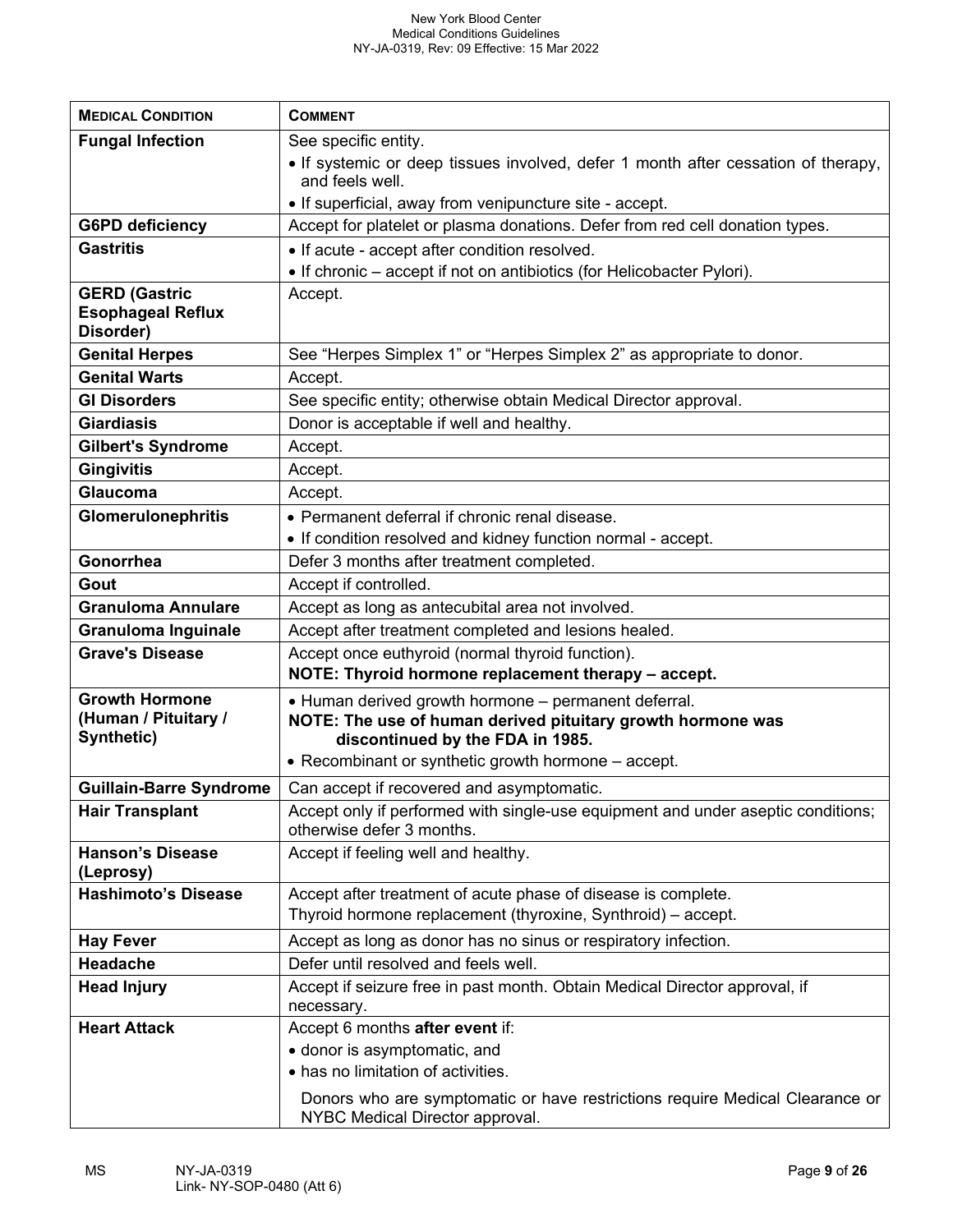| <b>MEDICAL CONDITION</b>                              | <b>COMMENT</b>                                                                                                                                                                                                                                                                                                                                                                                                                                                                                                              |
|-------------------------------------------------------|-----------------------------------------------------------------------------------------------------------------------------------------------------------------------------------------------------------------------------------------------------------------------------------------------------------------------------------------------------------------------------------------------------------------------------------------------------------------------------------------------------------------------------|
| <b>Heart Disease</b>                                  | See specific entity. If not listed, obtain Medical Director approval.                                                                                                                                                                                                                                                                                                                                                                                                                                                       |
| <b>Heart Murmur</b>                                   | Accept if:<br>1. Donor asymptomatic, and<br>2. Has no activity limitations.<br>See also "Arrhythmias"                                                                                                                                                                                                                                                                                                                                                                                                                       |
| <b>Heart Surgery</b>                                  | May accept if:<br>1. Has been six months since surgery, AND<br>2. Donor is asymptomatic, AND<br>3. Donor has resumed normal activities.<br>If due to heart attack, accept 6 months later if:<br>1. Donor is asymptomatic and has no limitation of activities.<br>2. Donors who are symptomatic or have restrictions require Medical Clearance<br>or NYBC Medical Director approval.                                                                                                                                         |
| <b>Heartburn</b>                                      | Accept.                                                                                                                                                                                                                                                                                                                                                                                                                                                                                                                     |
| Helicobacter pylori                                   | Accept if treatment is complete and off antibiotics.                                                                                                                                                                                                                                                                                                                                                                                                                                                                        |
| Hematuria                                             | Defer until evaluated by doctor then re-evaluate with diagnosis.                                                                                                                                                                                                                                                                                                                                                                                                                                                            |
| <b>Hemochromatosis</b>                                | • Accept if donor meets criteria for donation including the appropriate interval for<br>targeted donation.<br>• If the donor does not meet criteria follow Hereditary Hemochromatosis<br>Phlebotomy Program.                                                                                                                                                                                                                                                                                                                |
| <b>Hemodialysis</b>                                   | • Accept if dialysis discontinued.<br>• Permanent deferral for chronic dialysis patients.                                                                                                                                                                                                                                                                                                                                                                                                                                   |
| <b>Hemolytic Anemias</b>                              | See specific entity. If not listed, obtain Medical Director approval.                                                                                                                                                                                                                                                                                                                                                                                                                                                       |
| Hemophilia                                            | Permanent deferral.                                                                                                                                                                                                                                                                                                                                                                                                                                                                                                         |
| <b>Hemorrhoids</b>                                    | • Accept.<br>• If post-operative, defer until healing is complete.                                                                                                                                                                                                                                                                                                                                                                                                                                                          |
| <b>Hepatitis</b>                                      | . Permanently defer a donor with a history of Hepatitis B or C.<br>• Accept a donor who has tested positive for Hepatitis B surface antibodies (anti-<br>HBs) at least 2 weeks following Hepatitis B immunization.<br>• Accept a donor with a history of non-viral Hepatitis caused by alcohol ingestion,<br>drug sensitivity, toxin, or Hemochromatosis, provided donor meets all other<br>criteria for donation.<br>• Accept hepatitis due to mononucleosis.<br>• Accept donor with Hepatitis A 120 days after diagnosis. |
| <b>Hereditary Hemorrhagic</b><br>Telangiectasia (HHT) | Accept provided donor not transfused within the past 3 months.                                                                                                                                                                                                                                                                                                                                                                                                                                                              |
| <b>Hereditary</b><br><b>Spherocytosis</b>             | Defer from red cell donation.                                                                                                                                                                                                                                                                                                                                                                                                                                                                                               |
| Hernia                                                | Accept.                                                                                                                                                                                                                                                                                                                                                                                                                                                                                                                     |
| <b>Herniated Disc</b>                                 | Accept.                                                                                                                                                                                                                                                                                                                                                                                                                                                                                                                     |
| Herpangina                                            | Accept if feeling well and healthy.                                                                                                                                                                                                                                                                                                                                                                                                                                                                                         |
| <b>Herpes Simplex 1</b>                               | • Accept if dried and healing.<br>• If symptomatic: one-month deferral.                                                                                                                                                                                                                                                                                                                                                                                                                                                     |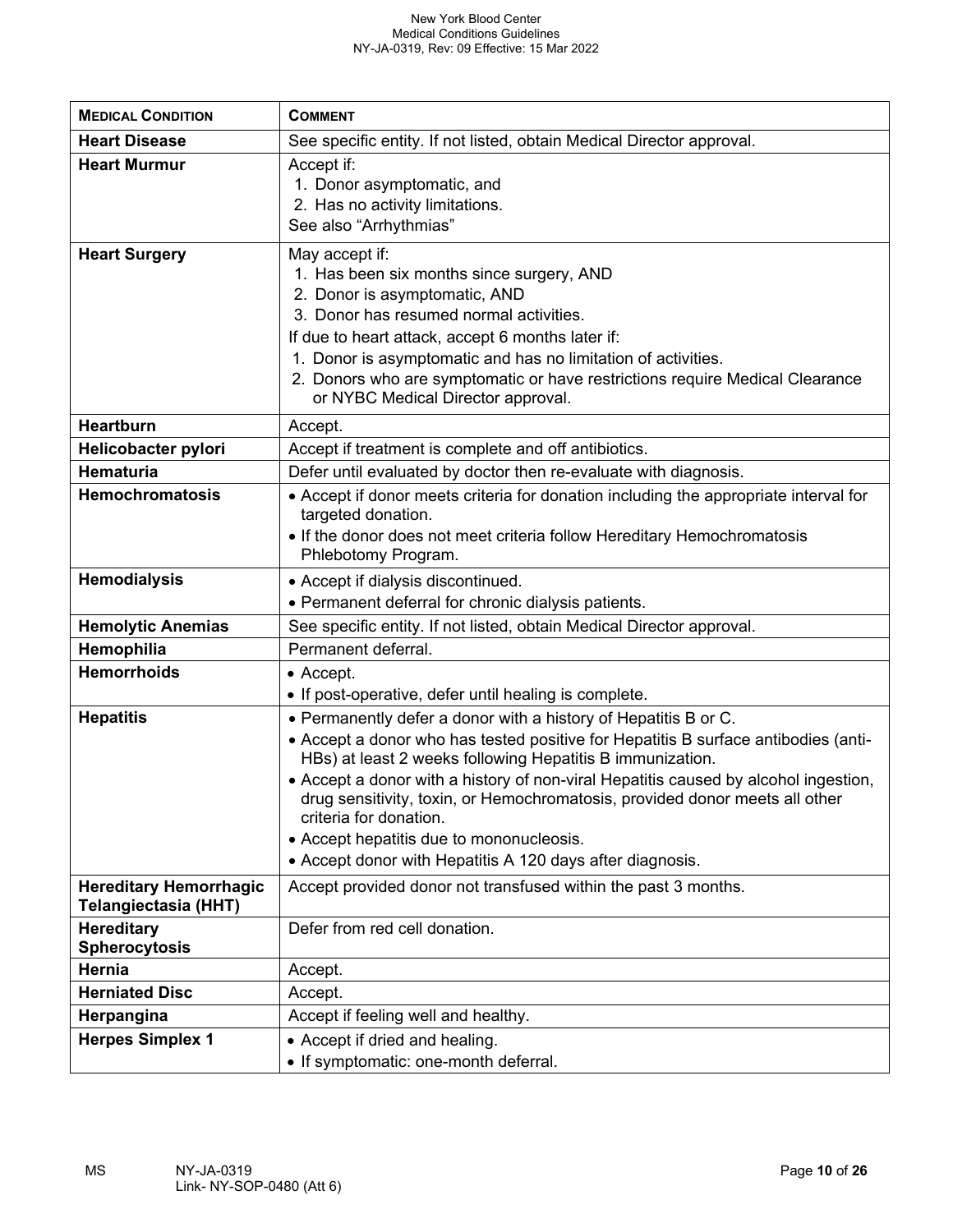| <b>MEDICAL CONDITION</b>                                       | <b>COMMENT</b>                                                                                                                                                                                                                                                                                                                                                                         |
|----------------------------------------------------------------|----------------------------------------------------------------------------------------------------------------------------------------------------------------------------------------------------------------------------------------------------------------------------------------------------------------------------------------------------------------------------------------|
| <b>Herpes Simplex 2</b>                                        | • Donor is acceptable if asymptomatic for one month or more and lesions dried<br>and healed.                                                                                                                                                                                                                                                                                           |
|                                                                | • Permanent deferral if chronic ulcers persisting lasting over one month or if<br>donor has related bronchitis, pneumonitis, or esophagitis.                                                                                                                                                                                                                                           |
| <b>Hidradenitis</b><br>[inflammation of the<br>sweat gland(s)] | Accept after condition resolved and treatment complete.                                                                                                                                                                                                                                                                                                                                |
| <b>High Blood Pressure</b>                                     | Accept if blood pressure at site is within guidelines.                                                                                                                                                                                                                                                                                                                                 |
| <b>Hirschsprung's Disease</b>                                  | Accept if recovered and asymptomatic.                                                                                                                                                                                                                                                                                                                                                  |
| <b>Histoplasmosis</b>                                          | • Accept if disease diagnosed by chest x-ray findings as inactive disease.<br>• Defer if disease is active.                                                                                                                                                                                                                                                                            |
| <b>HIV Medications</b>                                         | Medications to prevent or treat HIV, see "Medication Deferral List" NY-JA-0301.                                                                                                                                                                                                                                                                                                        |
| <b>HIV Test Confirmed</b><br><b>Positive</b>                   | Permanent deferral.                                                                                                                                                                                                                                                                                                                                                                    |
| <b>Hodgkin's Disease</b>                                       | Accept if cancer free at least 5 years after treatment.                                                                                                                                                                                                                                                                                                                                |
| <b>Human Bite</b>                                              | Defer 3 months if skin is broken, otherwise accept.                                                                                                                                                                                                                                                                                                                                    |
| <b>Human Papilloma Virus</b>                                   | Accept if feeling well and healthy.                                                                                                                                                                                                                                                                                                                                                    |
| <b>Huntington's Disease</b>                                    | Accept as long as movement disorder does not interfere with donation.                                                                                                                                                                                                                                                                                                                  |
| <b>Hydrocephalus</b>                                           | Accept if mentally competent, no infection and no active seizure history.                                                                                                                                                                                                                                                                                                              |
| Hypercortisolism                                               | Accept if feeling well and healthy.                                                                                                                                                                                                                                                                                                                                                    |
| Hyperlipidemia                                                 | Accept.                                                                                                                                                                                                                                                                                                                                                                                |
| Hyperparathyroidism                                            | Accept if asymptomatic.                                                                                                                                                                                                                                                                                                                                                                |
| <b>Hypertension</b>                                            | Accept if blood pressure at site is within guidelines.                                                                                                                                                                                                                                                                                                                                 |
| Hypoglycemia                                                   | Accept if asymptomatic.                                                                                                                                                                                                                                                                                                                                                                |
| Hypoparathyroidism                                             | Accept if asymptomatic.                                                                                                                                                                                                                                                                                                                                                                |
| <b>Hypotension</b>                                             | Accept if blood pressure at site is within guidelines.                                                                                                                                                                                                                                                                                                                                 |
| <b>Idiopathic Thrombo-</b><br>cytopenic Purpura (ITP)          | Donor is acceptable if completely recovered.                                                                                                                                                                                                                                                                                                                                           |
| <b>Immunizations</b>                                           | See "Immunizations, Vaccinations and Other Miscellaneous Treatments" NY-JA-<br>0318.                                                                                                                                                                                                                                                                                                   |
| <b>Infections</b>                                              | See specific entity. If not listed, obtain Medical Director approval.                                                                                                                                                                                                                                                                                                                  |
| <b>Infectious</b><br><b>Mononucleosis</b>                      | Donor is acceptable if well and heathy.                                                                                                                                                                                                                                                                                                                                                |
| <b>Insect Bites</b>                                            | Defer if infected or in antecubital area.                                                                                                                                                                                                                                                                                                                                              |
| <b>Irregular Pulse</b>                                         | An irregular pulse is identified by skipped or extra heart beats or heart<br>beats that are too fast, too slow, or irregular. Occasional irregularities are<br>common but could also be a sign of an abnormal heart rhythm.<br>• Accept if pulse is noted to have less than 10 irregular beats per minute.<br>• Defer if pulse is noted to have 10 or more irregular beats per minute. |
| <b>Irritable Bowel</b>                                         | • Accept if asymptomatic.                                                                                                                                                                                                                                                                                                                                                              |
| <b>Syndrome</b>                                                | • Defer for 3 days after last episode of diarrhea.                                                                                                                                                                                                                                                                                                                                     |
| <b>Itching</b>                                                 | Accept unless not able to perform venipuncture due to site of itching.                                                                                                                                                                                                                                                                                                                 |
| <b>Jacob-Creutzfeldt</b><br><b>Disease</b>                     | Permanent deferral.                                                                                                                                                                                                                                                                                                                                                                    |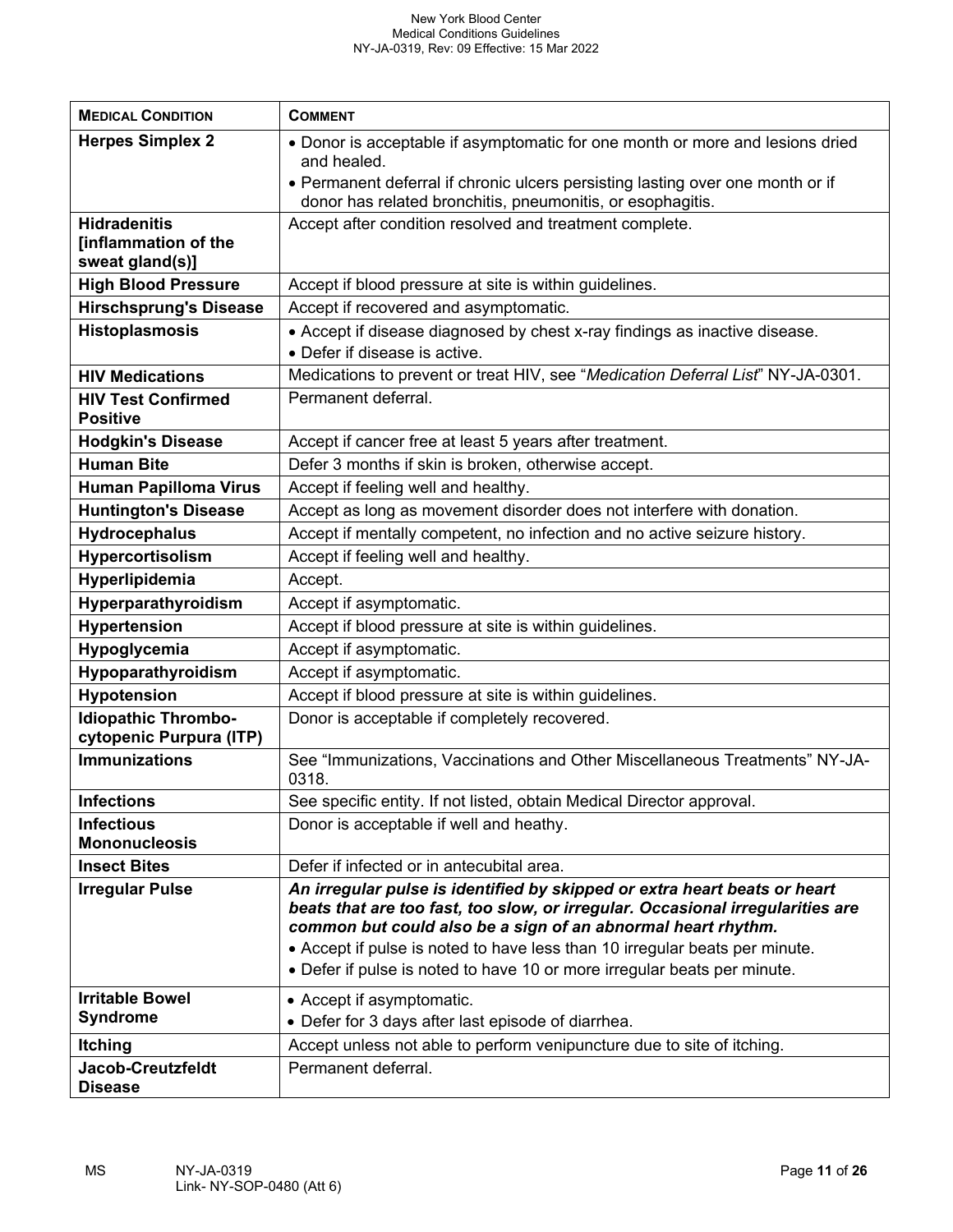| <b>MEDICAL CONDITION</b>                  | <b>COMMENT</b>                                                                     |
|-------------------------------------------|------------------------------------------------------------------------------------|
| <b>Jaundice</b>                           | Determine cause.                                                                   |
|                                           | . Permanent deferral if cause is unknown or associated with Hepatitis B or C.      |
|                                           | • Accept if due to mononucleosis (Epstein-Barr) and now recovered.                 |
|                                           | • Accept non-viral jaundice, i.e., jaundice as a newborn, erythroblastosis fetalis |
|                                           | (hemolytic disease of newborn or Rh disease); jaundice secondary to                |
|                                           | gallstones, Gilbert's Disease, drug sensitivity or toxin once recovered.           |
| Kaposi's Sarcoma                          | Permanent deferral.                                                                |
| Kawasaki Syndrome                         | Accept if well and healthy with no cardiac complications.                          |
| Keratoconjunctivitis                      | Accept after condition resolved and treatment complete.                            |
| <b>Kidney Disease</b>                     | Accept if well and healthy.                                                        |
| <b>Kidney Stones</b>                      | Accept if asymptomatic.                                                            |
| <b>Kidney Transplantation</b>             | • Defer for 3 months.                                                              |
|                                           | • Defer if has chronic renal failure.                                              |
| Klinefelter Syndrome                      | Accept if feeling well and healthy.                                                |
| Laparoscopy                               | • Evaluate reason for laparoscopy.                                                 |
|                                           | • Accept if incision is healed and released from physician's care.                 |
| Laparotomy                                | • Evaluate reason for laparotomy.                                                  |
|                                           | • Accept if incision is healed and released from physician's care.                 |
| <b>Legionnaire's Disease</b>              | Accept after condition resolved and treatment complete.                            |
| Leishmaniasis                             | Permanent deferral.                                                                |
| <b>Leprosy</b>                            | Accept if feeling well and healthy.                                                |
| Leptospirosis                             | Accept after condition is resolved and treatment completed.                        |
| Leukemia                                  | Accept if cancer free at least 5 years after treatment.                            |
| Leukoplakia                               | Accept.                                                                            |
| Lipomas                                   | • Accept if not in antecubital areas and are benign.                               |
|                                           | • If malignant, see "Cancer".                                                      |
| <b>Liver Disease</b>                      | See specific entities/ "Jaundice". If not listed, Medical Director to evaluate.    |
| Lou Gehrig's Disease                      | Permanent deferral.                                                                |
| <b>Low Blood Pressure</b>                 | Accept if blood pressure during donor evaluation is within guidelines.             |
| <b>Lung Disorders</b>                     | See specific entity. If not listed, obtain Medical Director approval.              |
| <b>Lung Surgery</b>                       | Accept after released from doctor's care and condition resolved.                   |
| <b>Lupus (Discoid)</b>                    | Accept if asymptomatic.                                                            |
| Lupus (Systemic)                          | Accept if asymptomatic.                                                            |
| <b>Lyme Disease</b>                       | Accept after 30 days if asymptomatic whether or not treated.                       |
| (Confirmed)                               |                                                                                    |
| Lymphadenopathy<br>(enlarged lymph nodes) | Obtain Medical Director approval.                                                  |
| Lymphoma                                  | Accept if cancer free at least 5 years after treatment.                            |
| <b>Malaria</b>                            | Accept if 3 years from completion of therapy if they have remained symptom-free.   |
| <b>Malignancy</b>                         | See "Cancer"                                                                       |
| <b>Manic-Depressive</b>                   | Accept if competent and can understand the process.                                |
| <b>Illness</b>                            |                                                                                    |
| Marijuana use                             | Accept if currently not under the influence.                                       |
| <b>Mantoux Test</b>                       | See "Tuberculosis"                                                                 |
| <b>Marfan's Syndrome</b>                  | Obtain Medical Director approval.                                                  |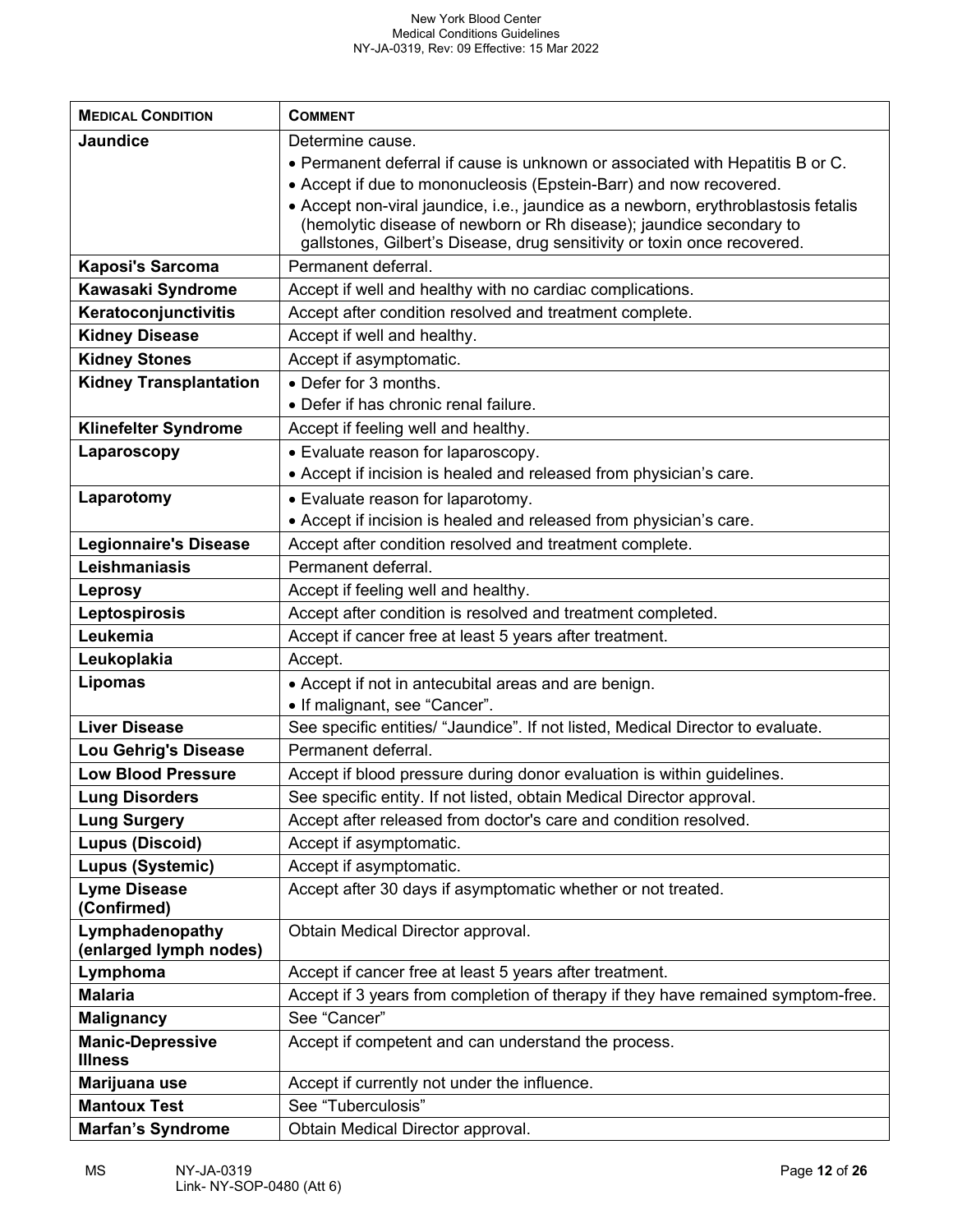| <b>MEDICAL CONDITION</b>                                                                | <b>COMMENT</b>                                                                                                                                                                                         |
|-----------------------------------------------------------------------------------------|--------------------------------------------------------------------------------------------------------------------------------------------------------------------------------------------------------|
| <b>Mastitis</b>                                                                         | Accept after condition is resolved and treatment completed.                                                                                                                                            |
| <b>Measles (Rubeola)</b>                                                                | Accept for exposure if the donor has been vaccinated or had the illness greater<br>than 3 weeks ago. If neither applies defer for 3 weeks after exposure.                                              |
| <b>Medical Testing using</b>                                                            | Defer for 48 hours after administration.                                                                                                                                                               |
| <b>Contrast or Radioactive</b><br>Labeling                                              | (Imaging agent, or 'dye' used in in some scans, x-rays, and radiology)                                                                                                                                 |
| <b>Melanoma (or Malignant</b><br>Melanoma)                                              | Accept if cancer free for at least one-year post treatment.                                                                                                                                            |
| <b>Meniere's Disease</b>                                                                | Accept if no problems of vertigo or dizziness when donor moves.                                                                                                                                        |
| <b>Meningitis</b>                                                                       | Accept after condition is resolved and treatment completed.                                                                                                                                            |
| <b>Menstrual period</b>                                                                 | Accept if feeling well and healthy.                                                                                                                                                                    |
| <b>Microblading</b>                                                                     | Semi-permanent tattooing process; See "Tattoos".                                                                                                                                                       |
| <b>Migraine</b>                                                                         | Defer until resolved and feels well.                                                                                                                                                                   |
| <b>Miscarriage</b>                                                                      | Defer for 6 weeks from date of event.                                                                                                                                                                  |
| <b>Mitral Insufficiency /</b><br><b>Mitral Valve Prolapse</b>                           | Accept if:<br>1. Asymptomatic,<br>2. No arrhythmias,                                                                                                                                                   |
|                                                                                         | 3. No limitation of activities.                                                                                                                                                                        |
| <b>Monilia Infection</b>                                                                | See "Candida Infection"                                                                                                                                                                                |
| <b>Monoclonal</b><br>Gammopathy of<br><b>Undetermined</b><br><b>Significance (MGUS)</b> | Accept if feeling well and healthy.                                                                                                                                                                    |
| <b>Mononucleosis</b><br>("Mono")                                                        | Defer until symptom free.                                                                                                                                                                              |
| <b>MRSA carrier</b><br>(Methicillin-resistant<br>Staphylococcus aureus)                 | Accept if feeling well and healthy.                                                                                                                                                                    |
| <b>Multiple Myeloma</b>                                                                 | Accept if cancer free at least 5 years after treatment.                                                                                                                                                |
| <b>Multiple Sclerosis</b>                                                               | Accept if symptoms stable over the past 2 months with or without medications.<br>NOTE: Verify donor is not taking medication that would cause deferral (See<br>"Medication Deferral List" NY-JA-0301). |
| <b>Mumps</b>                                                                            | • Accept 14 days after resolution of symptoms.<br>• Accept 1 month after exposure if no history of having mumps in the past.                                                                           |
| <b>Murmurs</b>                                                                          | Accept if:<br>1. Asymptomatic and,<br>2. No limitation of activities.                                                                                                                                  |
| <b>Muscular Dystrophy</b>                                                               | Accept if donor safety can be ensured during phlebotomy.                                                                                                                                               |
| <b>Myasthenia Gravis</b>                                                                | Accept if asymptomatic.                                                                                                                                                                                |
| <b>Mycosis Fungoides</b>                                                                | Accept if cancer free at least 5 years after treatment.                                                                                                                                                |
| <b>Narcolepsy</b>                                                                       | Accept if condition does not interfere with donation.                                                                                                                                                  |
| <b>Nephritis</b>                                                                        | Donor is acceptable if well and healthy.                                                                                                                                                               |
| Neuralgia (Trigeminal)                                                                  | Accept.                                                                                                                                                                                                |
| <b>Neurofibromatosis</b>                                                                | Accept if donor is in good health (no infections or malignancies) and has no<br>lesions in the antecubital area that may interfere with the aseptic scrub.                                             |
| <b>Non-Specific Urethritis</b>                                                          | Accept if asymptomatic. Refer to Syphilis or Gonorrhea if related to those<br>conditions.                                                                                                              |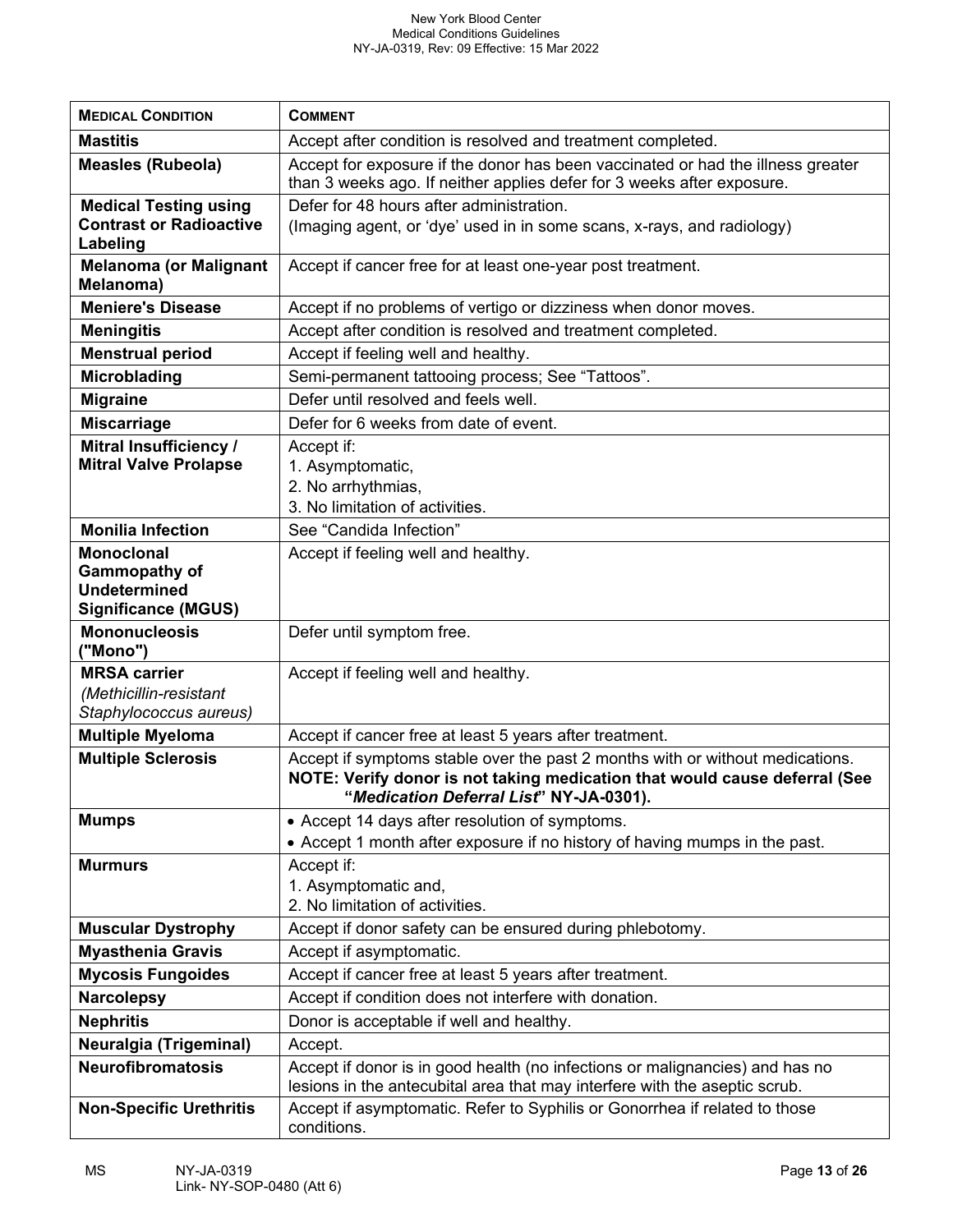| <b>MEDICAL CONDITION</b>                       | <b>COMMENT</b>                                                                                                        |
|------------------------------------------------|-----------------------------------------------------------------------------------------------------------------------|
| <b>Nosebleed (Epistaxis)</b>                   | Accept if does not have bleeding disorder.                                                                            |
| <b>Nursing Mothers</b>                         | Accept.                                                                                                               |
| Osgood-Schlatter<br><b>Disease</b>             | Accept.                                                                                                               |
| Osteochondroma                                 | Accept if feeling well and healthy.                                                                                   |
| <b>Osteomyelitis</b>                           | Accept 2 years after fully recovered.                                                                                 |
| <b>Osteoporosis</b>                            | Accept.                                                                                                               |
| <b>Otitis Media</b>                            | Accept after condition is resolved and treatment completed.                                                           |
| <b>Ovarian Cysts</b>                           | Accept once released from doctor's care and feels well (Be certain that there was<br>no diagnosis of malignancy).     |
| <b>Pacemaker</b>                               | Accept one month after implantation, if asymptomatic.                                                                 |
| <b>Paget's Disease of Bone</b>                 | Accept.                                                                                                               |
| <b>Paget's Disease of</b><br><b>Breast</b>     | Accept if cancer free for at least one-year post treatment.                                                           |
| <b>Palpitations</b>                            | See "Arrhythmia"                                                                                                      |
| <b>Pancreatitis</b>                            | Accept after condition is resolved and treatment completed.                                                           |
| <b>Papilloma Virus</b>                         | Accept.                                                                                                               |
| <b>Parasitic Infections</b>                    | See specific entity; if not listed obtain Medical Director approval.                                                  |
| <b>Paratyphoid fever</b>                       | Accept if feeling well and healthy and symptoms resolved.                                                             |
| <b>Parkinson's Disease</b>                     | Accept if condition does not interfere with donation.                                                                 |
| <b>Paroxysmal Nocturnal</b><br>Hemoglobinuria  | Permanent deferral.                                                                                                   |
| <b>Parvovirus</b>                              | • Accept if treatment completed and fully recovered.                                                                  |
|                                                | • Defer for 21-days after exposure.                                                                                   |
| <b>Pelvic Inflammatory</b>                     | • Accept after condition is resolved and treatment completed.                                                         |
| <b>Disease</b>                                 | • Defer for 3 months from completion of treatment if due to gonorrhea.                                                |
| <b>Pemphigoid/Pemphigus</b><br><b>Vulgaris</b> | Accept if venipuncture sites are clear.                                                                               |
| <b>Pericarditis</b>                            | • Accept after treatment and condition resolved.                                                                      |
|                                                | • Accept if taking prophylactic antibiotics - accept.                                                                 |
| <b>Periodontal Disease</b>                     | • Accept 3 days after condition resolved and treatment completed.                                                     |
|                                                | • Accept If on maintenance/prophylaxis therapy (e.g., Periostat) – accept.                                            |
| <b>Peripheral Vascular</b><br><b>Disease</b>   | Accept if donor meets all other criteria. (Question donor about heart disease)                                        |
| <b>Peritoneal Dialysis</b>                     | See "Dialysis"                                                                                                        |
| <b>Pernicious Anemia</b>                       | Accept if hemoglobin within donor limits.                                                                             |
| <b>Pertussis</b>                               | Obtain Medical Director approval.                                                                                     |
| <b>Phlebitis</b>                               | • If superficial: accept if asymptomatic.                                                                             |
|                                                | • Deep vein thrombosis: accept if asymptomatic and at least one month after<br>completion of anticoagulation therapy. |
| <b>Pilonidal Cysts</b>                         | Accept if meets all donor criteria, no chronic fever, and no antibiotics.                                             |
| <b>Pinworms</b>                                | Accept if feeling well and healthy.                                                                                   |
| <b>Pityriasis</b>                              | Accept if lesions not in antecubital regions.                                                                         |
| <b>Pleurisy</b>                                | Defer until symptom free.                                                                                             |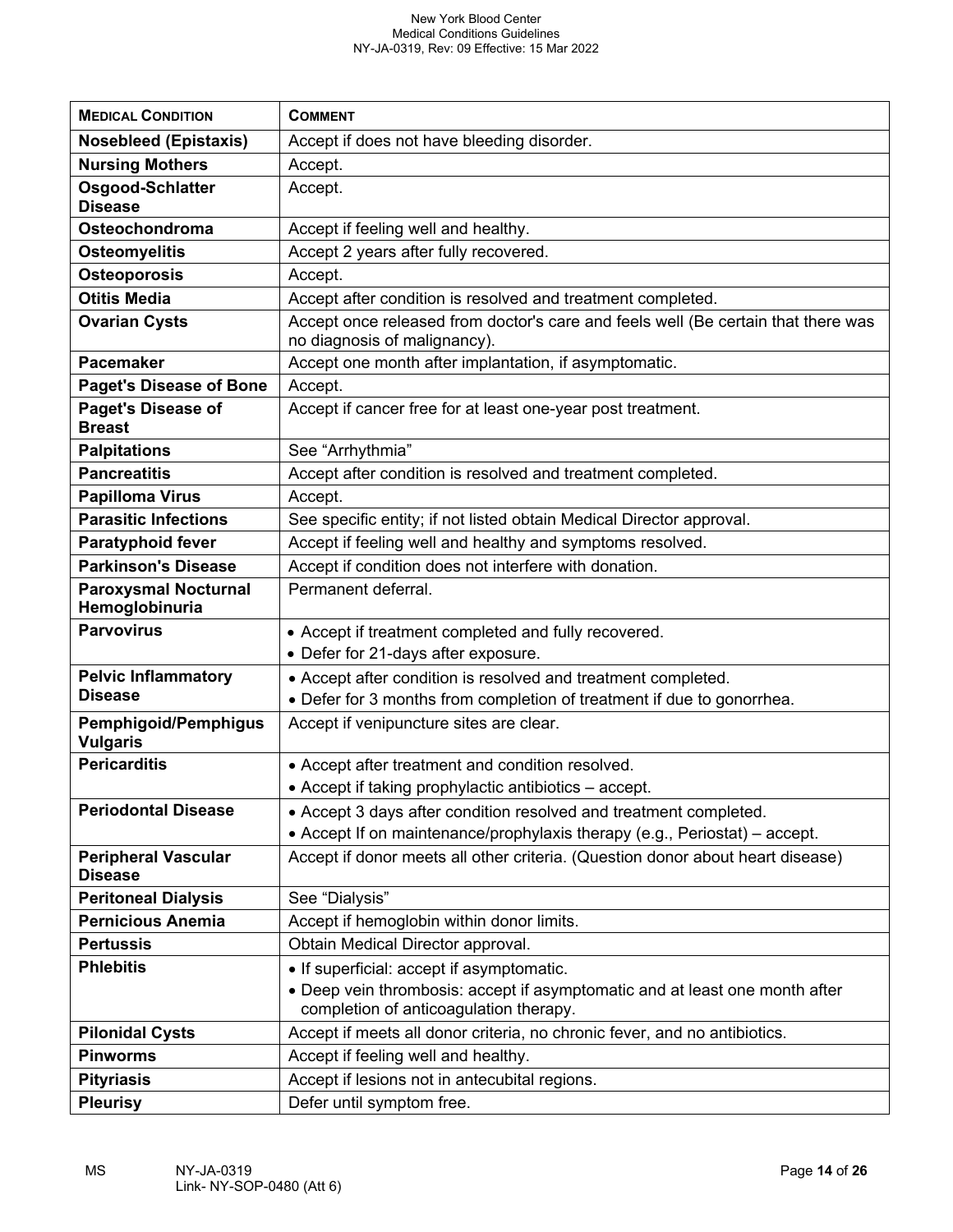| <b>MEDICAL CONDITION</b>                                | <b>COMMENT</b>                                                                                                                                                                                             |
|---------------------------------------------------------|------------------------------------------------------------------------------------------------------------------------------------------------------------------------------------------------------------|
| <b>Pneumocystis Carinii</b><br>Pneumonia (PCP)          | Permanent deferral.                                                                                                                                                                                        |
| Pneumonia                                               | Bacterial or viral types - accept after condition is resolved and treatment<br>completed.                                                                                                                  |
| <b>Pneumothorax</b>                                     | Accept if resolved.                                                                                                                                                                                        |
| Poison Ivy                                              | Accept if no secondary infection and venipuncture sites clear.                                                                                                                                             |
| <b>Poliomyelitis</b>                                    | Accept unless there is active infection.                                                                                                                                                                   |
| <b>Polycystic Kidney</b>                                | • Accept if renal function normal.                                                                                                                                                                         |
| <b>Disease</b>                                          | • Permanent deferral if renal function abnormal.                                                                                                                                                           |
| <b>Polycystic Ovary</b><br><b>Syndrome</b>              | Accept.                                                                                                                                                                                                    |
| Polycythemia                                            | • Polycythemia Vera: permanent deferral.                                                                                                                                                                   |
|                                                         | • Indefinite deferral for secondary polycythemia (donors requiring RBC reduction<br>due to testosterone therapy).                                                                                          |
|                                                         | NOTE: It is acceptable for red cell collection only if the blood center has<br>FDA approval.                                                                                                               |
|                                                         | Currently, NYBC does not have FDA approval to accept donors                                                                                                                                                |
|                                                         | with this condition.                                                                                                                                                                                       |
| Polymyalgia Rheumatica                                  | Accept if asymptomatic.                                                                                                                                                                                    |
| <b>Polymyositis</b>                                     | Accept if asymptomatic.                                                                                                                                                                                    |
| Porphyria Cutanea<br><b>Tarda</b>                       | Permanent deferral.                                                                                                                                                                                        |
| <b>Post-Splenectomy</b>                                 | • Accept if removed because of trauma or spontaneous rupture.                                                                                                                                              |
|                                                         | • If removed for disease, obtain Medical Director approval.                                                                                                                                                |
| <b>Pott's Disease</b>                                   | See "Tuberculosis"                                                                                                                                                                                         |
| <b>PPD Test (Purified</b><br><b>Protein Derivative)</b> | • Diagnostic skin test for tuberculosis. Donors who have just received a TB skin<br>test because of exposure but have not yet had the test read are to be deferred<br>until skin test is evaluated.        |
|                                                         | • Donors who have just received a TB skin test as part of employment screening<br>or yearly physical but have not yet had the test read: accept.                                                           |
| <b>Progressive Multifocal</b><br>Leukoencephalopathy    | Permanent deferral.                                                                                                                                                                                        |
| <b>Progressive Systemic</b><br><b>Sclerosis</b>         | Accept if disease is stable.                                                                                                                                                                               |
| <b>Prostate Disorder</b>                                | • Enlarged prostate without cancer (benign prostatic hypertrophy): accept.<br>NOTE: Verify donor not taking a deferring medication.                                                                        |
|                                                         | • Prostate cancer: accept if cancer free for at least one-year post treatment.<br>• Prostatitis: accept after condition resolved and treatment complete.<br>NOTE: Antibiotic maintenance treatment accept. |
| <b>Protein C Deficiency</b>                             | • Anticoagulation therapy, if received, must be finished for at least one month.<br>• No anticoagulation therapy: accept.                                                                                  |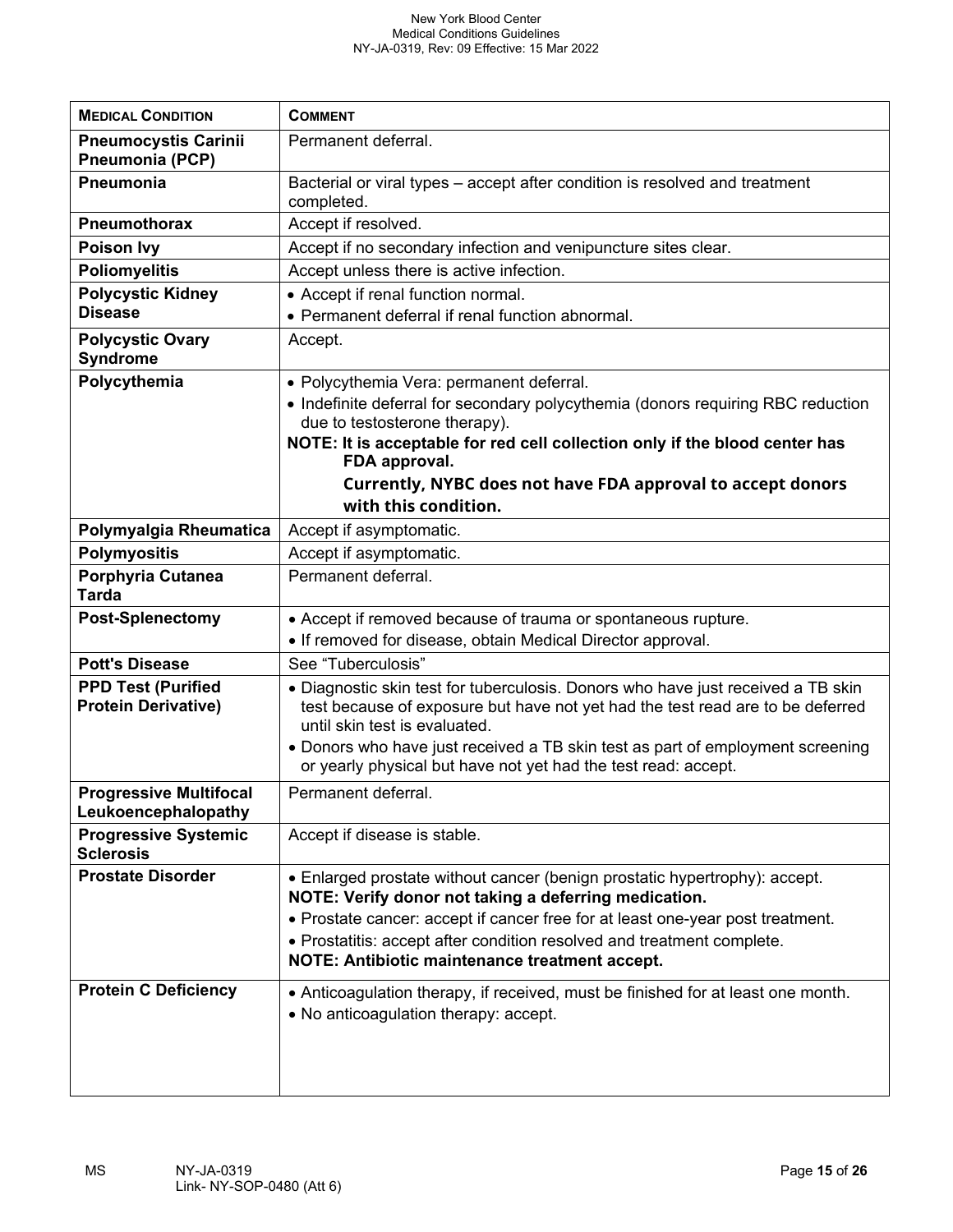| <b>MEDICAL CONDITION</b>                                 | <b>COMMENT</b>                                                                                                                                                     |
|----------------------------------------------------------|--------------------------------------------------------------------------------------------------------------------------------------------------------------------|
| <b>Protein S Deficiency</b>                              | • Anticoagulation therapy, if received, must be finished for at least one month.<br>• No anticoagulation therapy: accept.                                          |
| <b>Prothrombin Gene</b><br><b>Mutation</b>               | • Anticoagulation therapy, if received, must be finished for at least one month.<br>. No anticoagulation therapy: accept.                                          |
| <b>Psoriasis</b>                                         | Accept if no secondary infection, lesions not in area of venipuncture.<br>NOTE: Verify donor not taking a deferring medication.                                    |
| <b>Psychiatric Problems</b>                              | Accept if competent and can understand the process.                                                                                                                |
| <b>Pulmonary Embolism</b>                                | Accept if condition resolved, donor asymptomatic.                                                                                                                  |
| <b>Pyelonephritis</b>                                    | • Permanent deferral if chronic renal disease.<br>• Accept if disease resolved and kidney function normal for at least 3 days.                                     |
| Q Fever                                                  | Accept 2 years after confirmed cured.                                                                                                                              |
| <b>Raynaud's Disease</b><br>(Phenomenon)                 | Accept if asymptomatic at time of donation.                                                                                                                        |
| Reflux, Gastro-<br>esophageal                            | Accept.                                                                                                                                                            |
| <b>Regional Enteritis</b>                                | Accept if asymptomatic.                                                                                                                                            |
| <b>Reiter's Syndrome</b>                                 | Accept if asymptomatic.                                                                                                                                            |
| <b>Relapsing Fever</b>                                   | Obtain Medical Director approval.                                                                                                                                  |
| <b>Renal Calculi</b>                                     | Accept if asymptomatic.                                                                                                                                            |
| <b>Renal Failure</b>                                     | See "Kidney Disease"                                                                                                                                               |
| <b>Respiratory Infection</b><br>(Viral)                  | Defer for active symptoms of a cold, flu, or upper respiratory infection (URI, sore<br>throat) until symptoms have subsided and have been symptom free for 3 days. |
| <b>Reticuloendotheliosis</b><br>(Hairy Cell Leukemia)    | Accept if cancer free at least 5 years after treatment.                                                                                                            |
| <b>Rheumatic fever</b>                                   | • Asymptomatic, no recurrence: 1 month after end of treatment.<br>• Symptomatic on daily antibiotic therapy: indefinite deferral.                                  |
| <b>Rheumatic Heart</b>                                   | • Defer if symptomatic, activities limited and/or on medication.                                                                                                   |
| <b>Disease</b>                                           | • Accept if on prophylactic antibiotics only.                                                                                                                      |
| Ringworm                                                 | Accept if not in antecubital region.                                                                                                                               |
| <b>Rocky Mountain Spotted</b><br>Fever                   | Accept once antibiotics completed.                                                                                                                                 |
| <b>Ronnel (Insecticide)</b><br><b>Poisoning/Exposure</b> | Defer for 2 weeks after skin exposure (Agent is an anti- cholinesterase, may alter<br>red cell stability).                                                         |
| <b>Root Canal Surgery</b>                                | See "Dental Surgery"                                                                                                                                               |
| <b>Rosacea</b>                                           | Accept as long as not in antecubital area and no secondary infection.                                                                                              |
| Roseola                                                  | Accept if no secondary infection, lesions not in antecubital area.                                                                                                 |
| Rubella (German<br><b>Measles)</b>                       | Accept for exposure if the donor has been vaccinated or had the illness greater<br>than 4 weeks ago. If neither applies defer for 21 days after exposure.          |
| <b>Salmonella</b>                                        | Accept 1 week after completion of treatment.                                                                                                                       |
| <b>Sarcoidosis</b>                                       | Accept if well and healthy.                                                                                                                                        |
| <b>Sarcoma</b>                                           | See "Cancer"                                                                                                                                                       |
| <b>Scabies</b>                                           | Defer until off medication and asymptomatic.                                                                                                                       |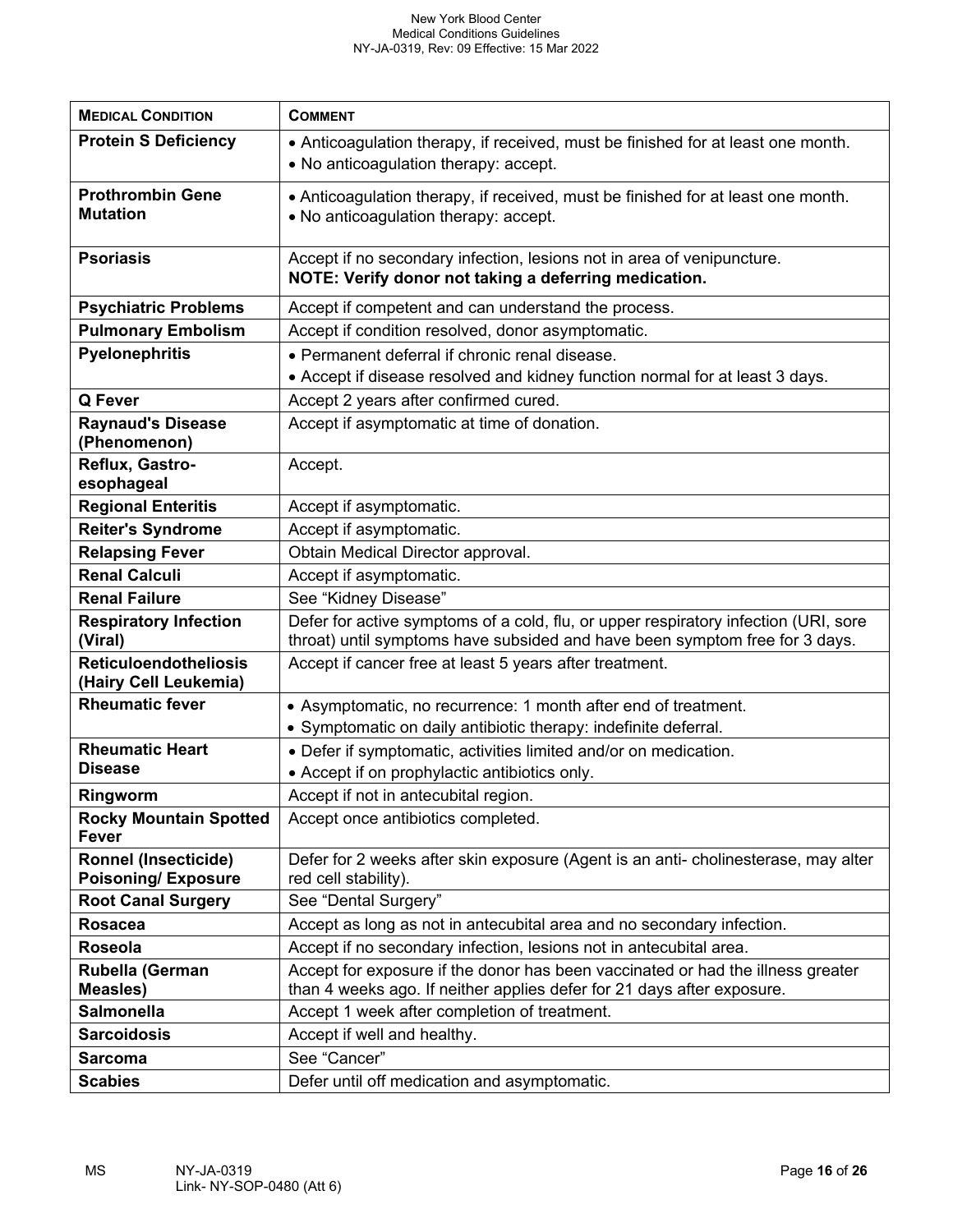| <b>MEDICAL CONDITION</b>                   | <b>COMMENT</b>                                                                                                                                                                                                                                                                                                                                           |
|--------------------------------------------|----------------------------------------------------------------------------------------------------------------------------------------------------------------------------------------------------------------------------------------------------------------------------------------------------------------------------------------------------------|
| <b>Scarlet Fever</b>                       | • Accept if well and asymptomatic.                                                                                                                                                                                                                                                                                                                       |
|                                            | • If heart disease involved, see "Rheumatic Heart Disease".                                                                                                                                                                                                                                                                                              |
|                                            | . If exposed to patient, defer until 2 days after exposure and well.                                                                                                                                                                                                                                                                                     |
| <b>Scarring</b>                            | 3-month deferral if intentional skin scarring to make a design.                                                                                                                                                                                                                                                                                          |
| Schizophrenia                              | Accept if competent and can understand the process.                                                                                                                                                                                                                                                                                                      |
| <b>Scleroderma</b>                         | Accept if disease is stable.                                                                                                                                                                                                                                                                                                                             |
| <b>Seizures</b>                            | • Accept as long as seizure-free in the past month.                                                                                                                                                                                                                                                                                                      |
|                                            | . If was due to cancer, accept if cancer free for at least one-year post treatment.                                                                                                                                                                                                                                                                      |
| <b>Sepsis</b>                              | Accept one week after condition is resolved and treatment completed.                                                                                                                                                                                                                                                                                     |
| <b>Severe Acute</b>                        | • Donors with history of SARS, suspected of having SARS, or being treated for                                                                                                                                                                                                                                                                            |
| <b>Respiratory Syndrome</b>                | SARS: Accept 28 days after symptoms are resolved and treatment is                                                                                                                                                                                                                                                                                        |
| (SARS)                                     | complete.                                                                                                                                                                                                                                                                                                                                                |
|                                            | • Donors who have been in close contact (i.e., cared for, lived with, or had direct<br>contact with body fluids) with someone with SARS or suspected of having                                                                                                                                                                                           |
|                                            | SARS: Accept 14 days after last exposure provided donor is asymptomatic.                                                                                                                                                                                                                                                                                 |
| Shigella                                   | Accept 1 week after completion of treatment.                                                                                                                                                                                                                                                                                                             |
| <b>Shingles</b>                            | Defer until 3 weeks after recovery.                                                                                                                                                                                                                                                                                                                      |
| <b>Shortness of Breath</b>                 | Accept if shortness of breath on exertion, providing donor is active and has no                                                                                                                                                                                                                                                                          |
|                                            | restrictions on his/her activities.                                                                                                                                                                                                                                                                                                                      |
| <b>Sickle Cell Disease</b>                 | Indefinite deferral.                                                                                                                                                                                                                                                                                                                                     |
| <b>Sickle Cell Trait</b>                   | Known Sickle Cell Trait donor accept for platelet/plasma donations only.                                                                                                                                                                                                                                                                                 |
|                                            | Do not collect red cell products (whole blood or red cell apheresis).                                                                                                                                                                                                                                                                                    |
| <b>Sinusitis</b>                           | Accept after condition is resolved and treatment completed.                                                                                                                                                                                                                                                                                              |
| <b>Sjogren's Syndrome</b>                  | Accept.                                                                                                                                                                                                                                                                                                                                                  |
| <b>Skin Infections</b>                     | • Accept mild skin disorders, i.e., acne, psoriasis, poison ivy, without secondary<br>infection. Venipuncture site must be clear.                                                                                                                                                                                                                        |
|                                            | • Defer for 3 days or until treatment is complete and condition is resolved<br>(whichever is longest period): any skin infection at the venipuncture site, severe                                                                                                                                                                                        |
|                                            | skin infection anywhere on the body or any undiagnosed skin lesions.                                                                                                                                                                                                                                                                                     |
| <b>Skin Piercing</b>                       | Accept only if performed with single-use equipment and under aseptic conditions;<br>otherwise defer 3 months.                                                                                                                                                                                                                                            |
| <b>Smallpox Vaccine</b><br><b>Exposure</b> | • For any donor who has come in close contact with someone who received<br>smallpox vaccine (i.e., touched the vaccination site, touched the bandages or<br>covering of vaccination site, handled bedding or clothing that has come in<br>contact with a vaccination site):<br>• If asymptomatic - accept.                                               |
|                                            | • If symptomatic (development of 'blister' at site of exposure) or severe                                                                                                                                                                                                                                                                                |
|                                            | complications - defer for eight weeks after the onset of symptoms or 14 days<br>after resolution of symptoms, whichever is longer.                                                                                                                                                                                                                       |
|                                            | • Severe complications include the following: Rash (resembling 'blisters') covering<br>a small or large area of the body; necrosis (tissue death) in the area of<br>exposure; inflammation of the brain (encephalitis); infection of the cornea (eye);<br>localized or systemic skin reaction in someone with eczema or other chronic<br>skin condition. |
| <b>Sore Throat</b>                         | Defer for active symptoms of a cold, flu, or upper respiratory infection (URI, sore                                                                                                                                                                                                                                                                      |
|                                            | throat) until symptoms have subsided and have been symptom free for 3 days.                                                                                                                                                                                                                                                                              |
| <b>Spherocytosis</b>                       | Defer from red cells.                                                                                                                                                                                                                                                                                                                                    |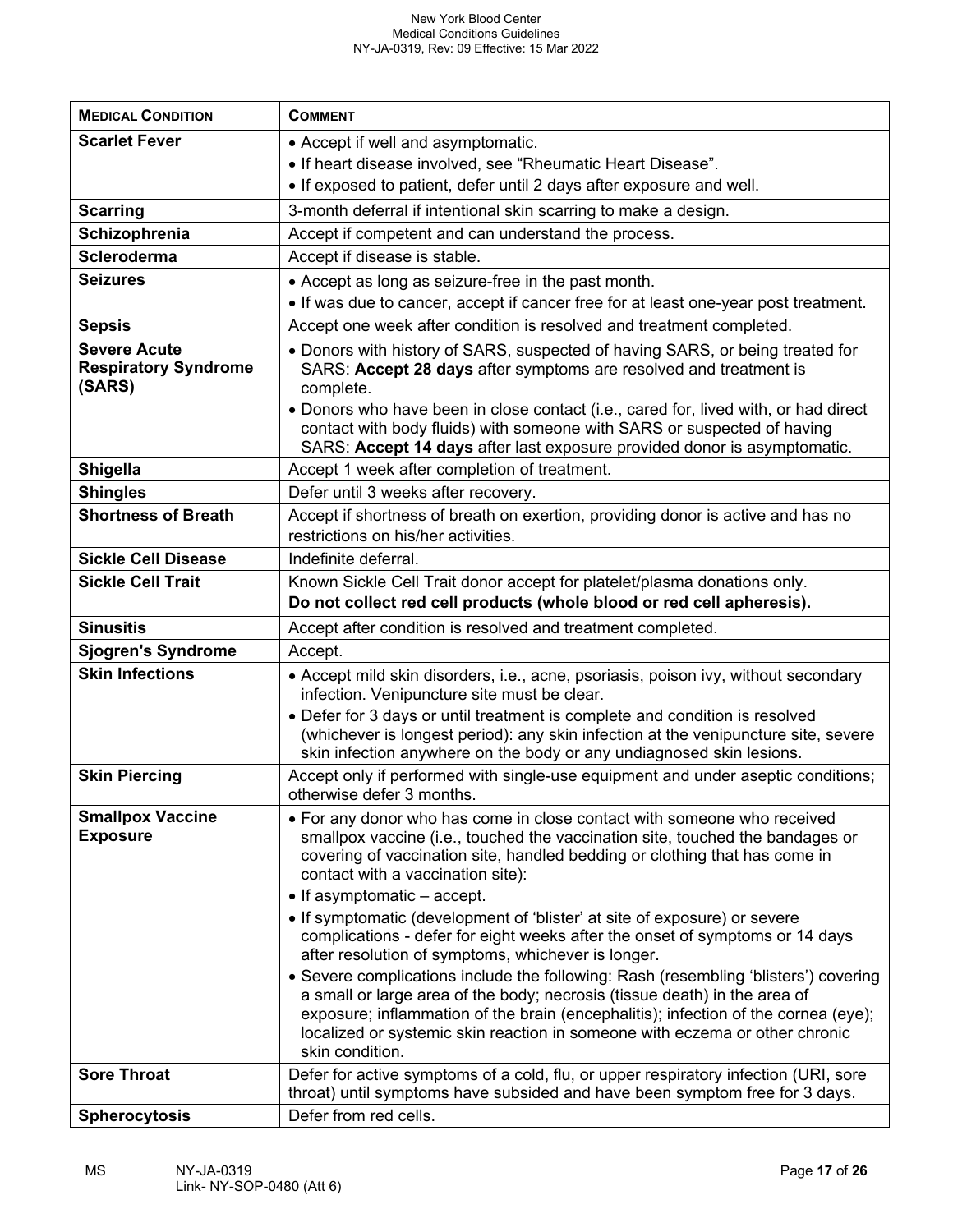| <b>MEDICAL CONDITION</b>                            | <b>COMMENT</b>                                                                                                                                   |
|-----------------------------------------------------|--------------------------------------------------------------------------------------------------------------------------------------------------|
| <b>Splenectomy</b>                                  | • Accept if removed because of trauma or spontaneous rupture.                                                                                    |
|                                                     | • If removed for disease, obtain Medical Director approval.<br>NOTE: A donor who has had a splenectomy is not eligible for platelet              |
|                                                     | donation depending on technology used.                                                                                                           |
| <b>Spondylitis</b>                                  | Accept if no limitation of motion (can sit in donor chairs).                                                                                     |
| <b>Stein-Leventhal</b><br><b>Syndrome</b>           | Accept.                                                                                                                                          |
| <b>Stem Cell Donation</b>                           | Defer for 8 weeks after procedure.                                                                                                               |
| <b>Stenting (Coronary)</b>                          | Accept 6 months after procedure if:                                                                                                              |
|                                                     | 1. Donor is asymptomatic.<br>2. Donor has no limitation of activities.                                                                           |
|                                                     |                                                                                                                                                  |
| <b>Stitches</b>                                     | Defer until stitches removed and wound healed.                                                                                                   |
| <b>Strep Throat</b>                                 | Accept after treatment completed and condition is resolved.                                                                                      |
| <b>Stroke</b>                                       | Accept if:<br>1. One year after the stroke.                                                                                                      |
|                                                     | 2. The donor is stable with or without deficits.                                                                                                 |
|                                                     | 3. If received anticoagulation therapy, it is complete for at least one month after                                                              |
|                                                     | treatment is complete.                                                                                                                           |
| <b>Surgical Procedures</b>                          | • Accept if released from doctor's care, feels well, and full activity has been<br>resumed.                                                      |
|                                                     | • Obtain Medical Director approval for pre-op disease process, if necessary.                                                                     |
|                                                     | • Defer 3 months if transfused.                                                                                                                  |
|                                                     | NOTE: Autologous platelet enriched plasma injection treatments - accept.                                                                         |
| <b>Syncope</b>                                      | See "Fainting"                                                                                                                                   |
| <b>Syphilis</b>                                     | Defer for 3 months after treatment completed.                                                                                                    |
| <b>Systemic Lupus</b><br><b>Erythematosus (SLE)</b> | Accept if asymptomatic.                                                                                                                          |
| <b>Tachycardia</b>                                  | Accept if pulse within criteria on day of donation.                                                                                              |
| <b>Tattoos</b>                                      | Defer 3 months unless applied in an acceptable state/county/municipality.<br>See list (NY-WI-0003 "Flow Charts for Donor History Questionnaire") |
| <b>Tendonitis</b>                                   | Accept if no acute symptoms.                                                                                                                     |
| <b>Thalassemia Major</b>                            | Permanent deferral.                                                                                                                              |
| <b>Thalassemia Trait/Minor</b>                      | Accept if hemoglobin/hematocrit is within the acceptable range.                                                                                  |
| <b>Thrombocytosis</b>                               | If primary ('Essential') - permanent deferral.<br>If secondary – determine reason and refer to Medical Director for approval.                    |
| <b>Thrombophlebitis</b>                             | • Superficial: accept if asymptomatic.                                                                                                           |
|                                                     | • Deep vein thrombosis: accept if condition resolved and at least one month after                                                                |
|                                                     | completion of anticoagulation therapy.                                                                                                           |
| Thrombophilia                                       | • Permanent deferral if had more than one thromboembolic episode.                                                                                |
|                                                     | • Anticoagulation therapy, if received, must be finished for at least 4 weeks.                                                                   |
| <b>Thyroid Disorders</b>                            | Hyperthyroidism and Hypothyroidism: Accept once euthyroid (normal thyroid<br>function).                                                          |
|                                                     | NOTE: Thyroid hormone replacement therapy acceptable.                                                                                            |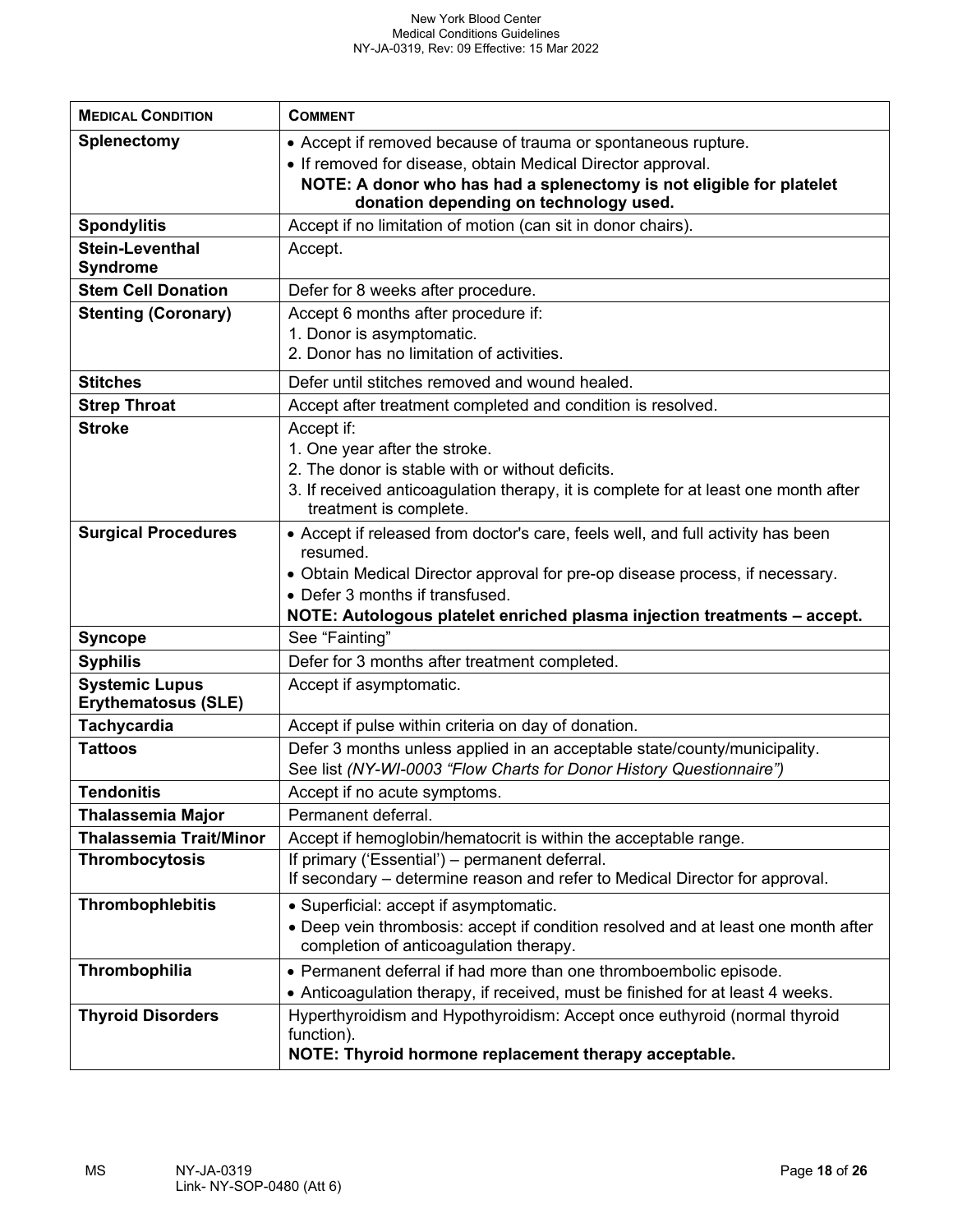| <b>MEDICAL CONDITION</b>                      | <b>COMMENT</b>                                                                                                                                                                                                                                                                                                                                                                        |
|-----------------------------------------------|---------------------------------------------------------------------------------------------------------------------------------------------------------------------------------------------------------------------------------------------------------------------------------------------------------------------------------------------------------------------------------------|
| <b>Tick Bite</b>                              | • If asymptomatic defer for 2 weeks following bite, regardless of treatment.                                                                                                                                                                                                                                                                                                          |
|                                               | • Defer for 3 months if febrile or symptomatic. If donor has a diagnosis, i.e.,<br>Babesiosis, Lyme disease, Ehrlichiosis, Rocky Mountain spotted fever, see<br>specific entity.                                                                                                                                                                                                      |
| <b>Tinea Versicolor</b><br><b>Infection</b>   | Accept if venipuncture site is clear.                                                                                                                                                                                                                                                                                                                                                 |
| <b>Tonsillectomy &amp;</b><br>Adenoidectomy   | • Accept if released from doctor's care, feels well, and full activity has been<br>resumed.<br>• Obtain Medical Director approval for pre-op disease process.                                                                                                                                                                                                                         |
|                                               | • Defer 3 months if transfused.                                                                                                                                                                                                                                                                                                                                                       |
| <b>Tonsillitis</b>                            | Accept after condition is resolved and treatment completed.                                                                                                                                                                                                                                                                                                                           |
| <b>Tooth Extractions</b>                      | See "Dental Work"                                                                                                                                                                                                                                                                                                                                                                     |
| <b>Tourette Syndrome</b>                      | Accept if donor safety can be ensured during phlebotomy.                                                                                                                                                                                                                                                                                                                              |
| <b>Toxic Shock Syndrome</b>                   | Accept after condition is resolved and treatment completed.                                                                                                                                                                                                                                                                                                                           |
| <b>Toxoplasmosis</b>                          | Accept 6 months after completion of treatment and donor feels well and healthy.                                                                                                                                                                                                                                                                                                       |
| <b>Transfusion</b>                            | See "Blood Transfusion"                                                                                                                                                                                                                                                                                                                                                               |
| <b>Transient Ischemic</b><br>Attacks (T.I.A.) | Accept if:<br>1. One year after the stroke.<br>2. The donor is stable.<br>3. If received anticoagulation therapy, it is complete for at least one month.                                                                                                                                                                                                                              |
| <b>Transplant</b>                             | • Defer for 3 months recipients of an allogeneic skin, tissue, or bone fragment<br>transplant.<br>• Defer for 3 months recipients of an organ transplant (i.e., cornea, liver, kidney).<br>• Defer 3 months for bone marrow or hematopoietic stem cell transplant.<br>• Permanent deferral for dura mater (or brain covering) graft.<br>• Permanent deferral for xenotransplantation. |
| <b>Trichomoniasis</b>                         | Accept after treatment and asymptomatic.                                                                                                                                                                                                                                                                                                                                              |
| <b>Trypanosomiasis</b>                        | Permanent deferral.                                                                                                                                                                                                                                                                                                                                                                   |
| <b>Tuberculosis</b>                           | • For active infection - defer 2 years after diagnosis provided treatment is<br>complete.<br>• Accept, if exposure and on anti-tubercular drugs and had negative chest x-ray.<br>• Accept if had positive skin test and negative chest x-ray.                                                                                                                                         |
| <b>Tuberculosis Skin Test</b>                 | • Donors who have just received a TB skin test because of exposure but have not<br>yet had the test read are to be deferred until skin test is evaluated.<br>• Donors who have just received a TB skin test as part of employment screening<br>or yearly physical, but have not yet had the test read, are acceptable.                                                                |
| <b>Typhoid Fever</b><br>(Salmonella)          | Accept after condition is resolved and treatment completed. Medical Director to<br>evaluate if recurrent.                                                                                                                                                                                                                                                                             |
| <b>Typhus</b>                                 | Accept after condition is resolved and treatment completed.                                                                                                                                                                                                                                                                                                                           |
| <b>Ulcer Disease</b>                          | Accept if asymptomatic.                                                                                                                                                                                                                                                                                                                                                               |
| <b>Ulcerative Colitis</b>                     | Accept if asymptomatic and no diarrhea for 3 days.                                                                                                                                                                                                                                                                                                                                    |
| <b>Undulant Fever</b>                         | • Accept if treatment complete and feeling well.                                                                                                                                                                                                                                                                                                                                      |
| (Brucellosis)                                 | • Untreated defer for 90 days.                                                                                                                                                                                                                                                                                                                                                        |
| <b>Urinary Tract Infection</b>                | • Accept after treatment is completed and condition is resolved.                                                                                                                                                                                                                                                                                                                      |
|                                               | • Accept if on prophylactic antibiotics and asymptomatic.                                                                                                                                                                                                                                                                                                                             |